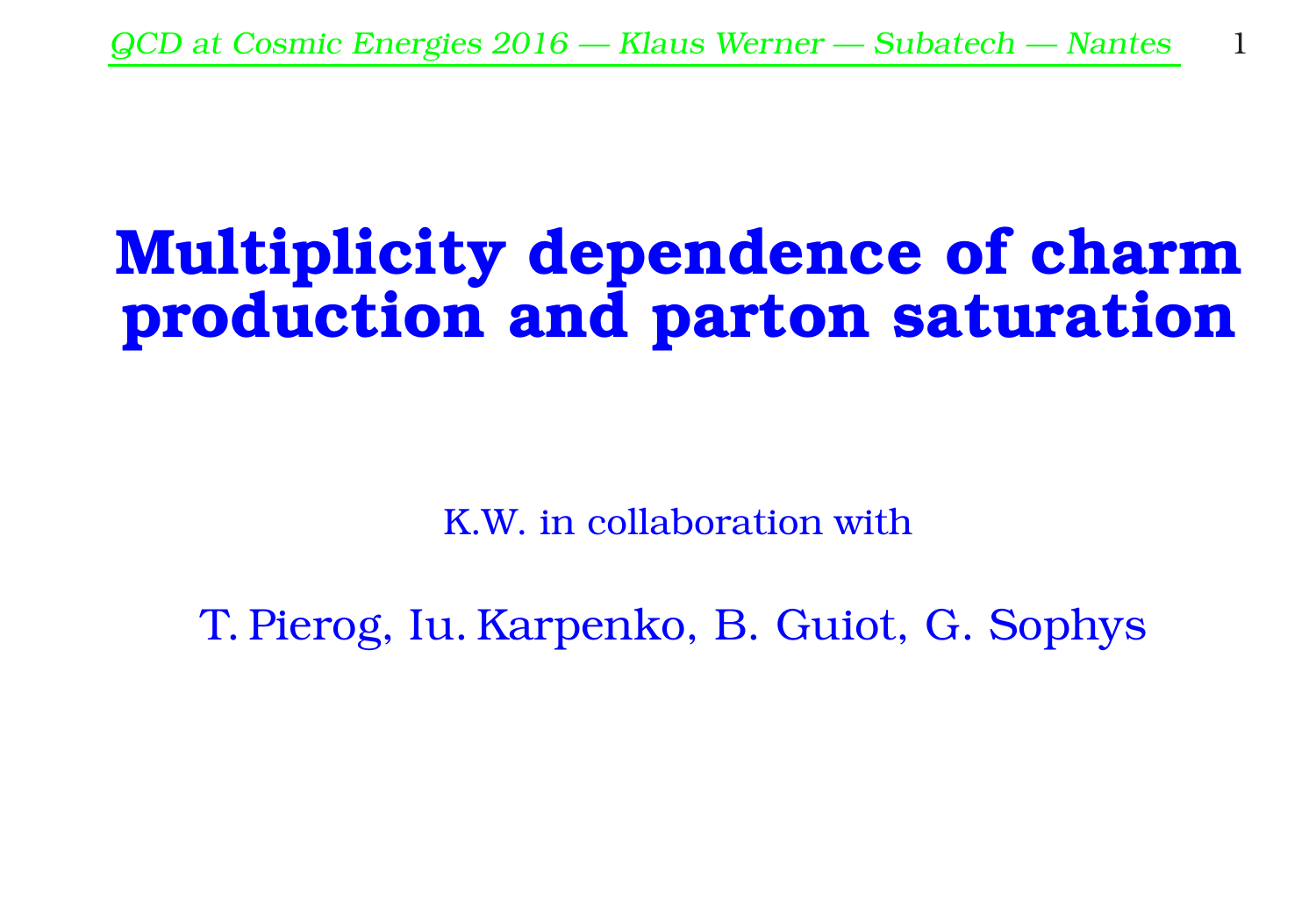#### D multiplicity vs charged multiplicity in pp



ALICE arXiv:1505.00664v1

**Significant** deviation from the diagonal (linear increase)

in particular for large  $p_t$ 

Similar observations for  $J/\Psi$  and  $\Upsilon$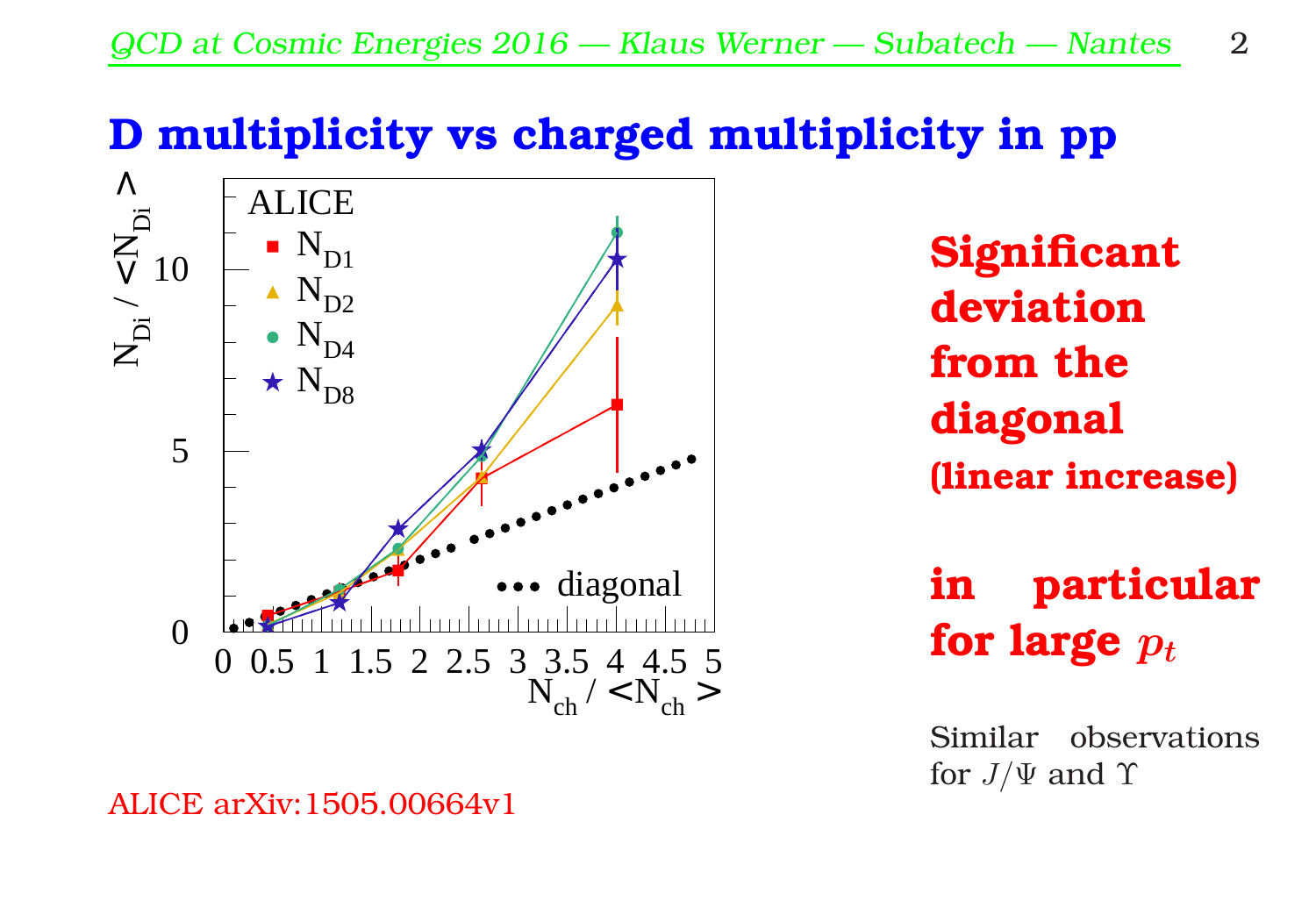#### PYTHIA 8.157

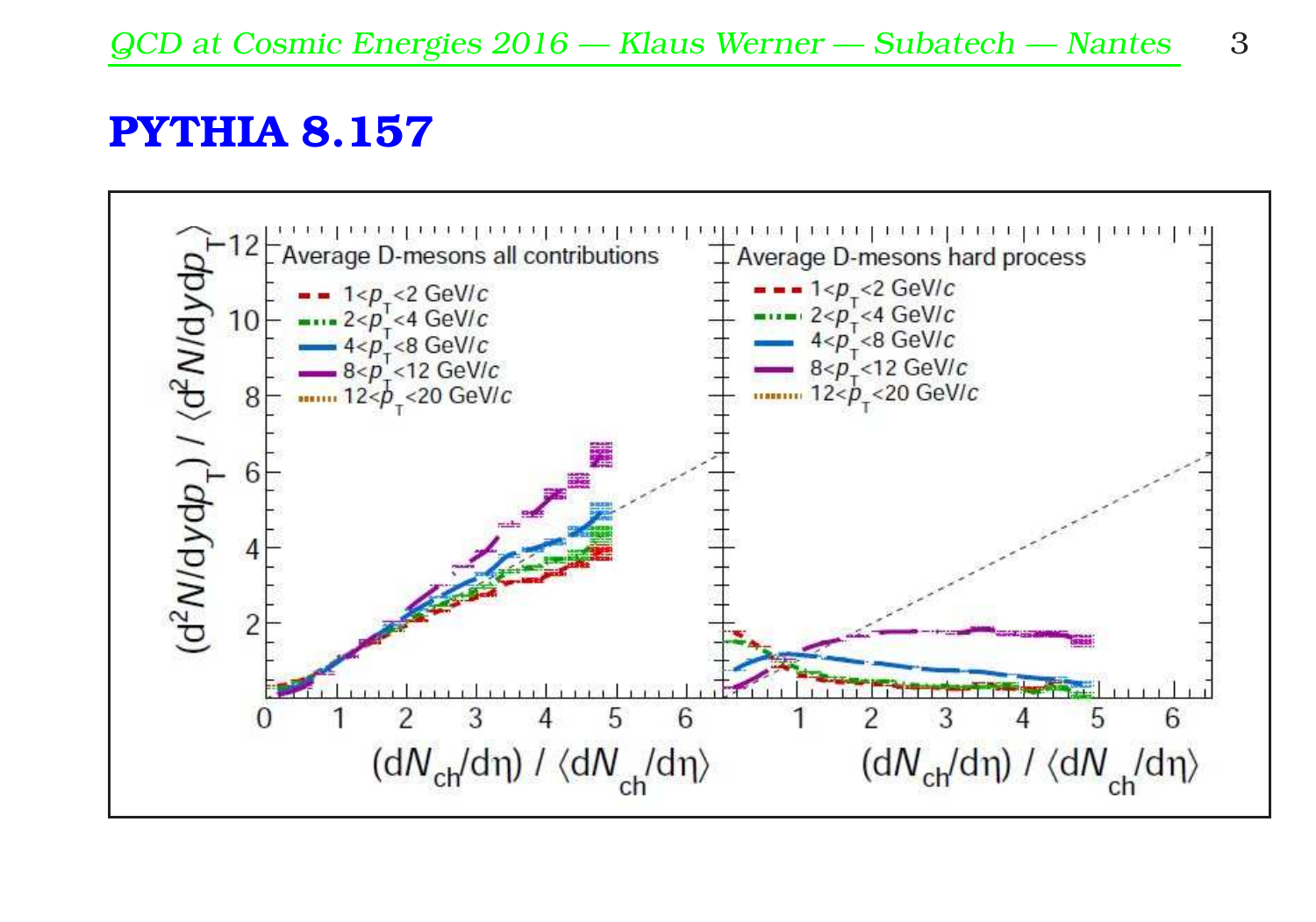# Already understanding a linear increase is a challenge!

(Only recent Pythia versions can do)

Even much more the deviation from linear (towards higher values)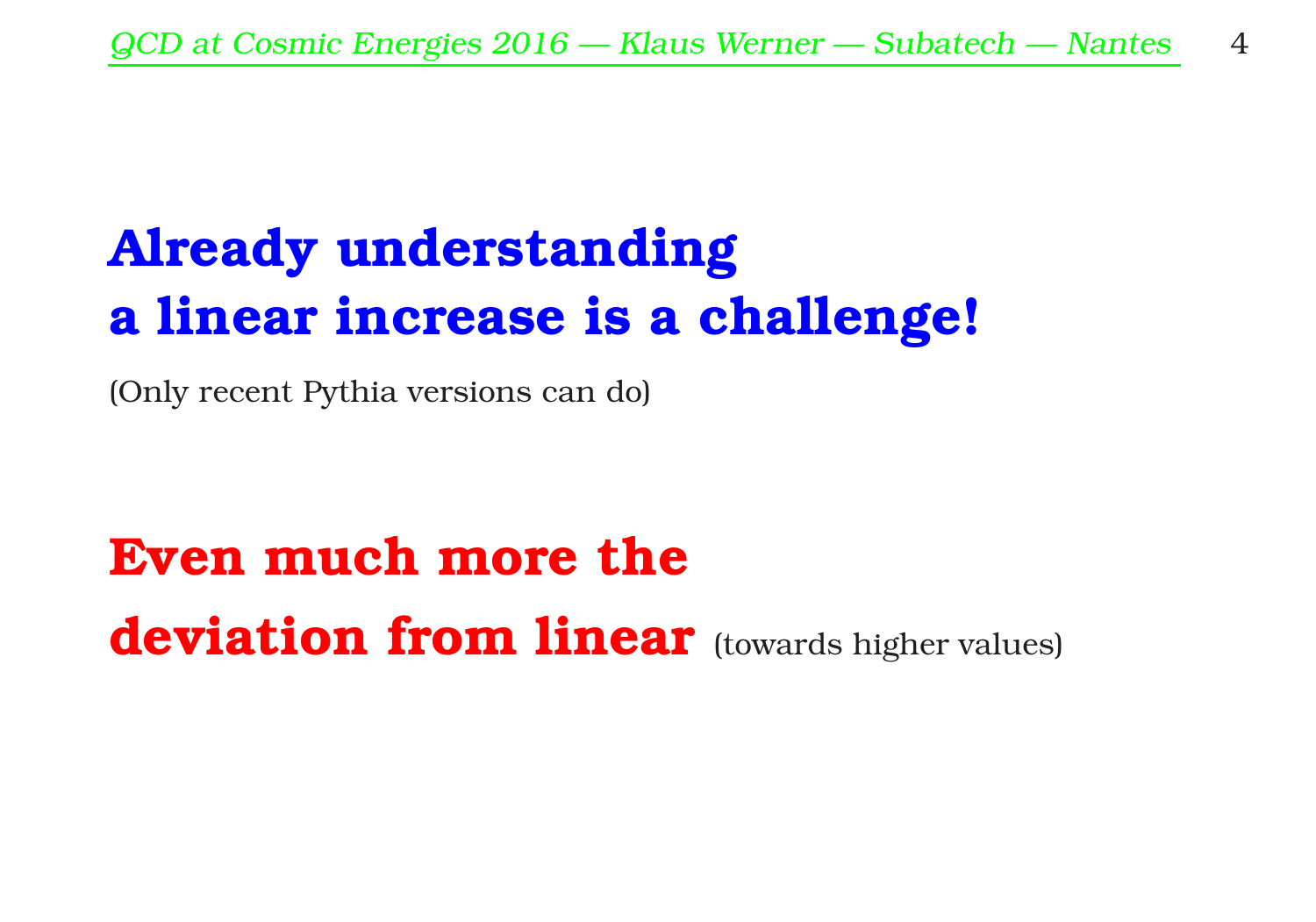# Trying to understand these data in the EPOS framework

Important issues:

 Multiple scattering, parton saturation

□ Collectivity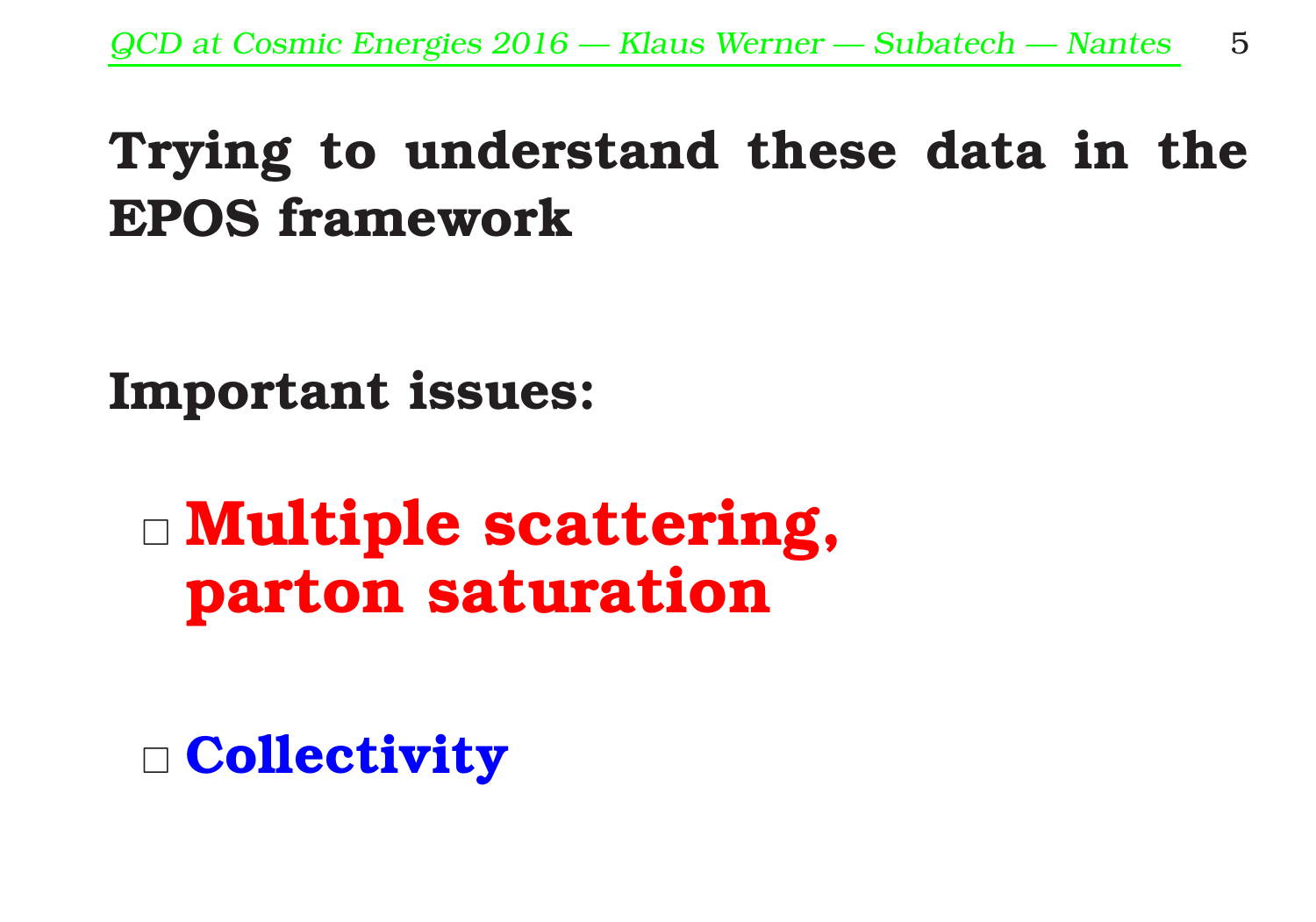#### EPOS: Based on multiple scattering and flow

Several steps (even in pp!):

1) Initial conditions:

Gribov-Regge multiple scattering approach, elementary object = Pomeron = parton ladder, Nonlinear effects via saturation scale  $Q_s$ 

- 2) Core-corona approach to separate fluid and jet hadrons
- 3) Viscous hydrodynamic expansion,  $\eta/s = 0.08$
- 4) Statistical hadronization, final state hadronic cascade

arXiv:1312.1233 , arXix:1307.4379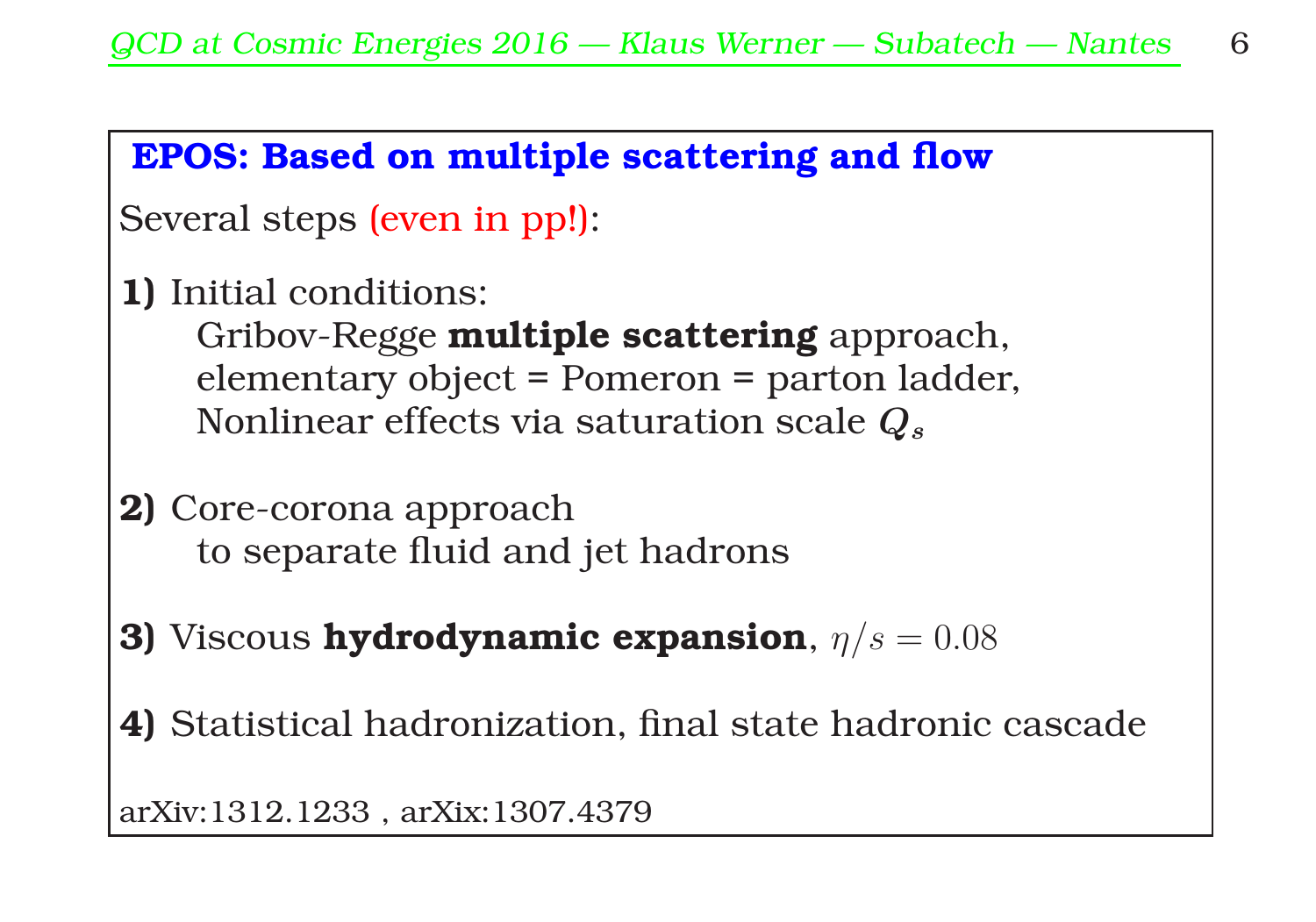#### Initial conditions: Marriage pQCD+GRT+energy sharing

(Drescher, Hladik, Ostapchenko, Pierog, and Werner, Phys. Rept. 350, 2001)



cut Pom: 
$$
G = \frac{1}{2\hat{s}} 2\text{Im}\left\{\mathcal{FT}\{T\}\right\}(\hat{s}, b), T = i\hat{s} \sigma_{hard}(\hat{s}) \exp(R_{hard}^2 t)
$$

Nonlinear effects considered via saturation scale  $Q_s$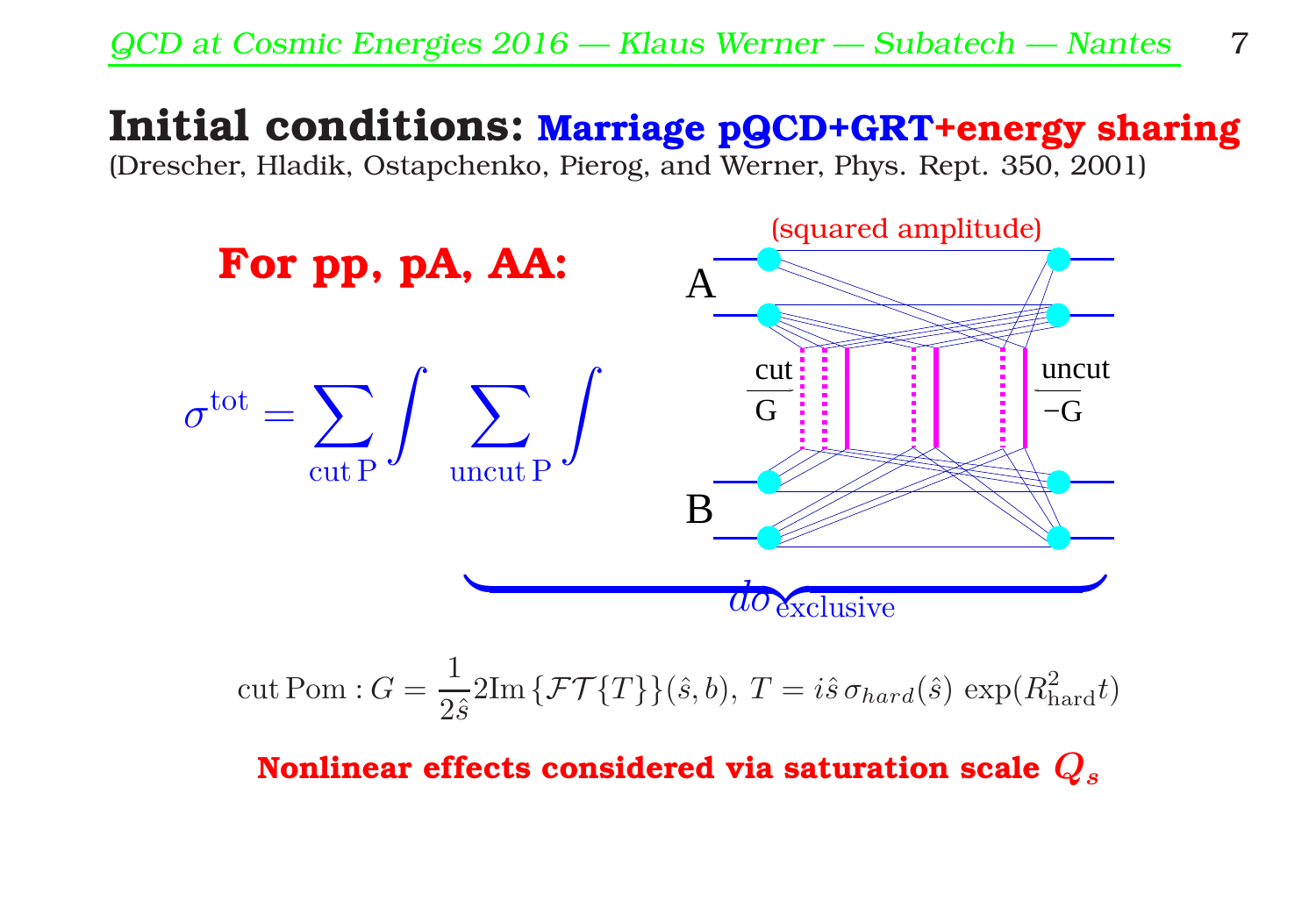$$
\sigma^{\text{tot}} = \int d^2b \int \prod_{i=1}^A d^2b_i^A dz_i^A \rho_A(\sqrt{(b_i^A)^2 + (z_i^A)^2})
$$
  
\n
$$
\prod_{j=1}^B d^2b_j^B dz_j^B \rho_B(\sqrt{(b_j^B)^2 + (z_j^B)^2})
$$
  
\n
$$
\sum_{m_1l_1} \cdots \sum_{m_Al_Bl_{AB}} (1 - \delta_{0\sum m_k}) \int \prod_{k=1}^{AB} \left( \prod_{\mu=1}^{m_k} dx_{k,\mu}^+ dx_{k,\mu}^- \prod_{\lambda=1}^{l_k} d\tilde{x}_{k,\lambda}^+ d\tilde{x}_{k,\lambda}^- \right) \left\{ \prod_{k=1}^{AB} \left( \frac{1}{m_k!} \prod_{l=1}^{m_k} G(x_{k,\mu}^+, x_{k,\mu}^-, s, |\vec{b} + \vec{b}_{\pi(k)}^A - \vec{b}_{\pi(k)}^B|) \right) \right\}
$$
  
\n
$$
\prod_{\lambda=1}^{l_k} -G(\tilde{x}_{k,\lambda}^+, \tilde{x}_{k,\lambda}^-, s, |\vec{b} + \vec{b}_{\pi(k)}^A - \vec{b}_{\pi(k)}^B|) \right)
$$
  
\n
$$
\prod_{i=1}^A \left( 1 - \sum_{\pi(k)=i} x_{k,\mu}^+ - \sum_{\pi(k)=i} \tilde{x}_{k,\lambda}^+ \right)^{\alpha} \prod_{j=1}^B \left( 1 - \sum_{\pi(k)=j} x_{k,\mu}^- - \sum_{\pi(k)=j} \tilde{x}_{k,\lambda}^- \right)^{\alpha} \right\}
$$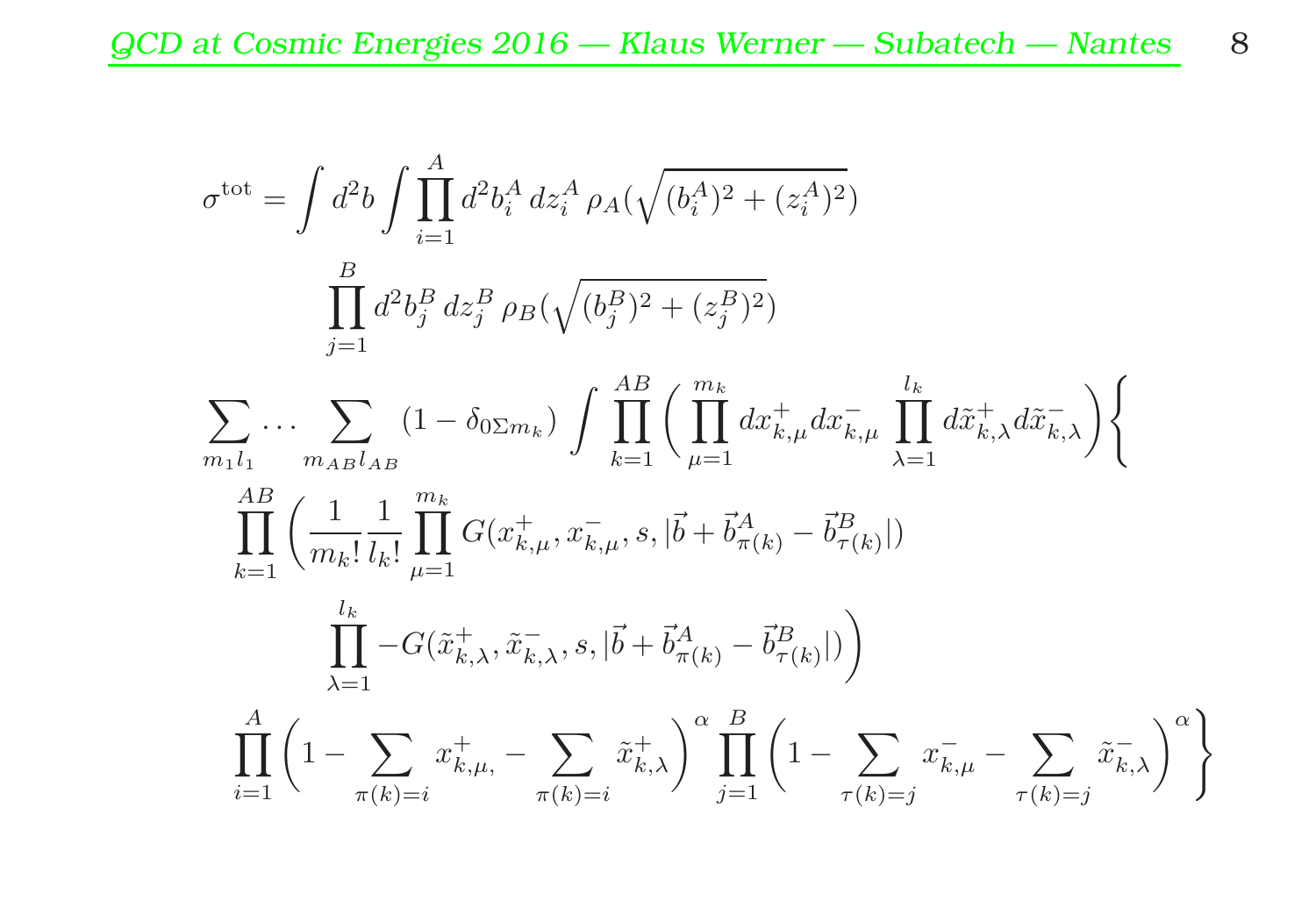#### Core-corona procedure (for pp, pA, AA):

Pomeron => parton ladder => flux tube (kinky string)

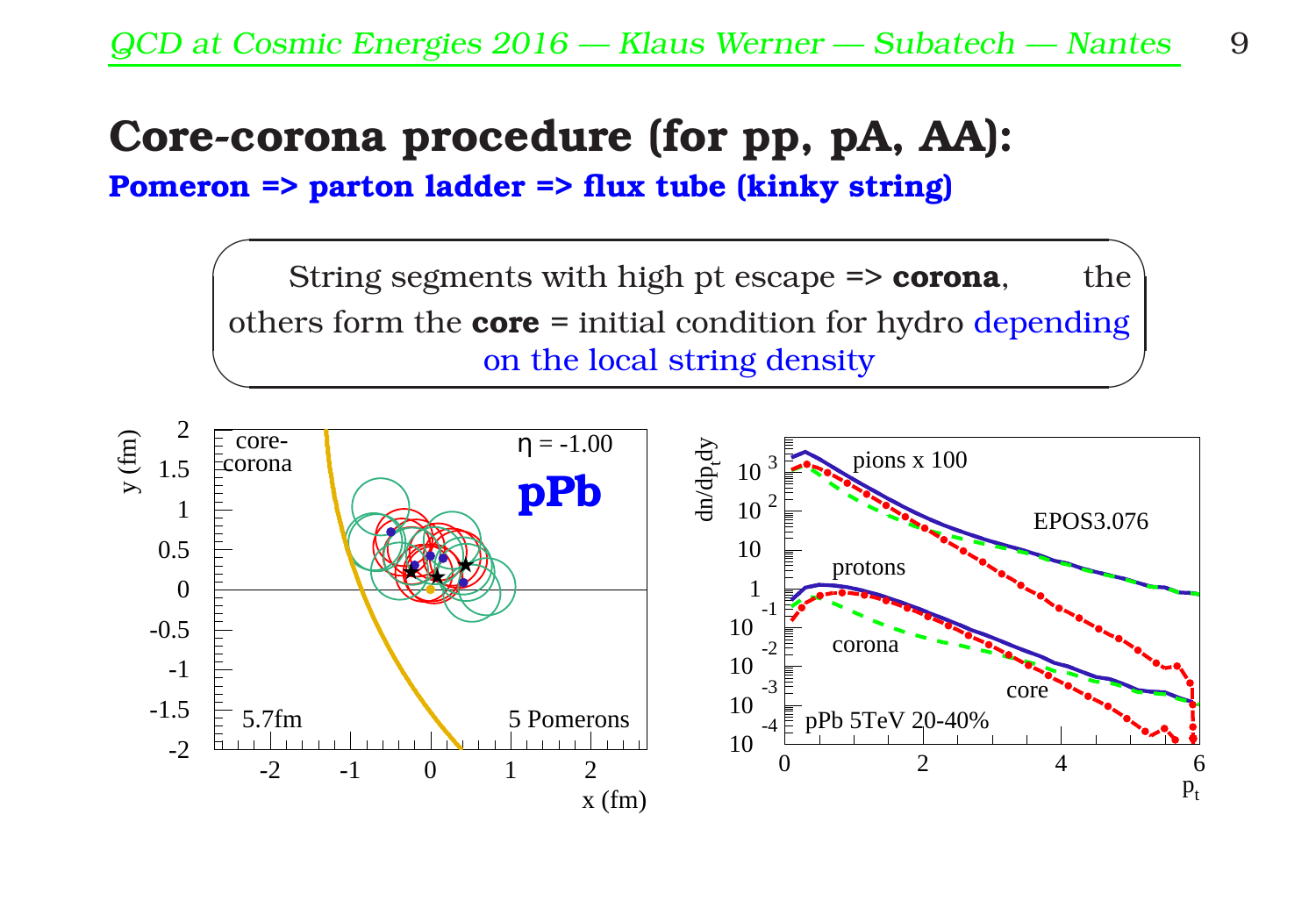#### Core => Hydro evolution (Yuri Karpenko)

Israel-Stewart formulation,  $\eta - \tau$  coordinates,  $\eta/S = 0.08$ ,  $\zeta/S = 0$ 



**Freeze out:** at 168 MeV, Cooper-Frye  $E \frac{dn}{d^3 p} = \int d\Sigma_\mu p^\mu f(u p)$ , equilibrium distr

Hadronic afterburner: UrQMD Marcus Bleicher, Jan Steinheimer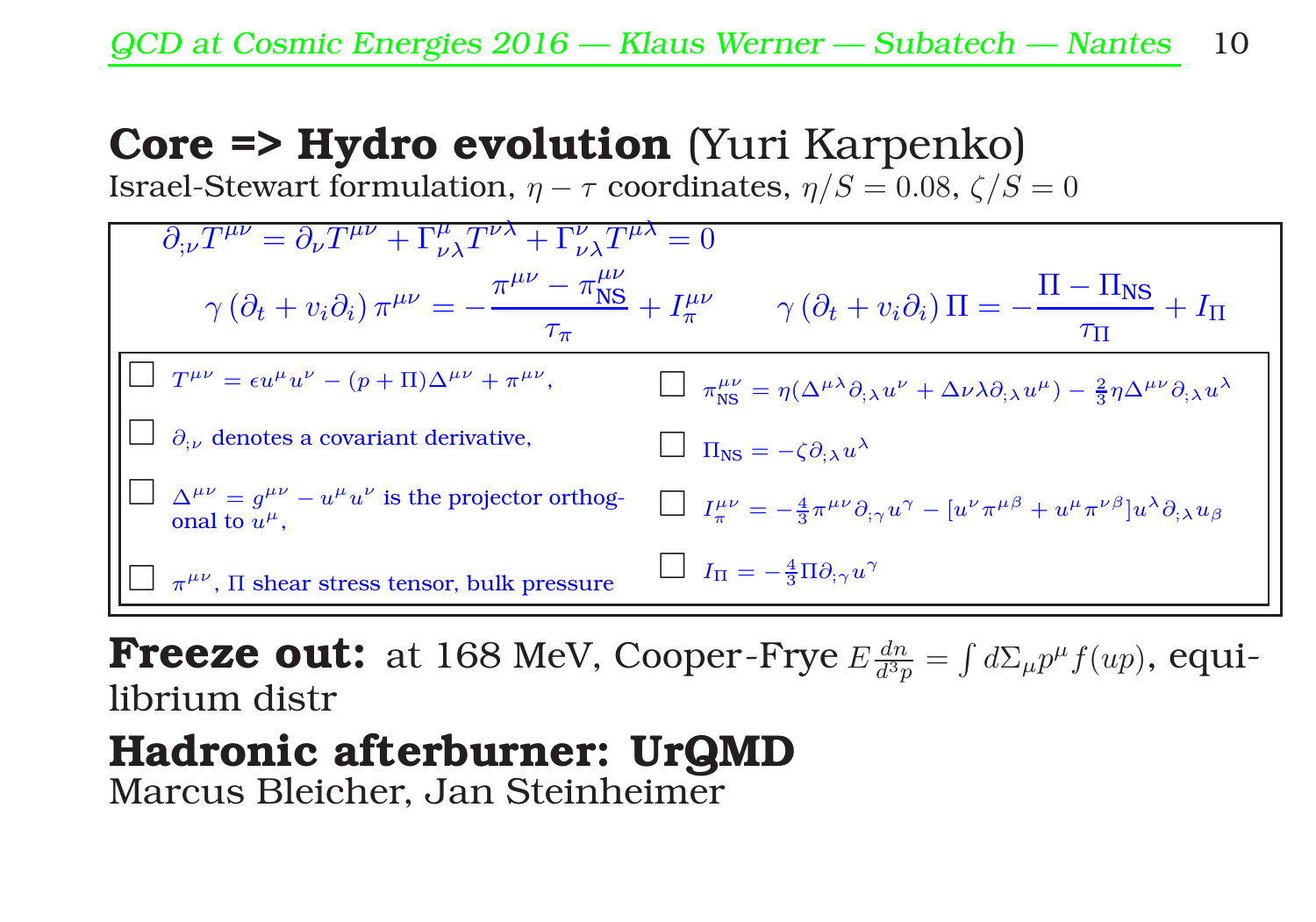

Single Pomeron contribution  $G$  (to the amplitude), computed via pQCD, can be (very well) fitted  $\text{as}^{*}$ 

$$
G\thickapprox G_\text{fit}=\alpha\,(x^+)^{\beta}(x^-)^{\beta'}
$$

 $(x^{\pm}$ are light cone momentum fractions)

**Extremely useful!** Allows analytical calculations of cross sections.

\*) (Drescher, Hladik, Ostapchenko, Pierog, and Werner, Phys. Rept. 350, 2001)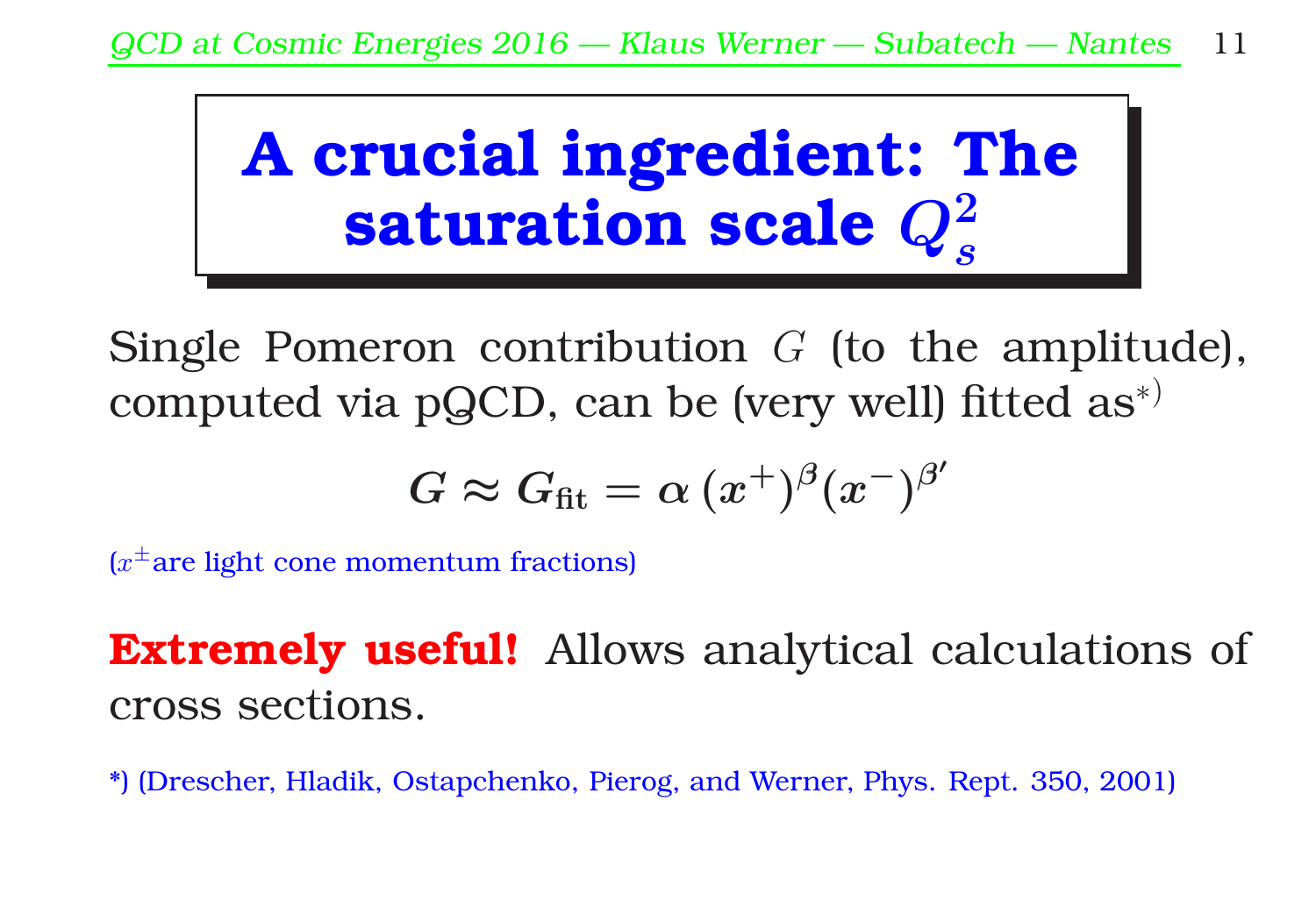Consistency requires adding more diagrams (ladder splitting/fusion, triple Pomeron vertices, gluon fusion in CGC ...)



(Drescher, Hladik, Ostapchenko, Pierog, and Werner, Phys. Rept. 350, 2001)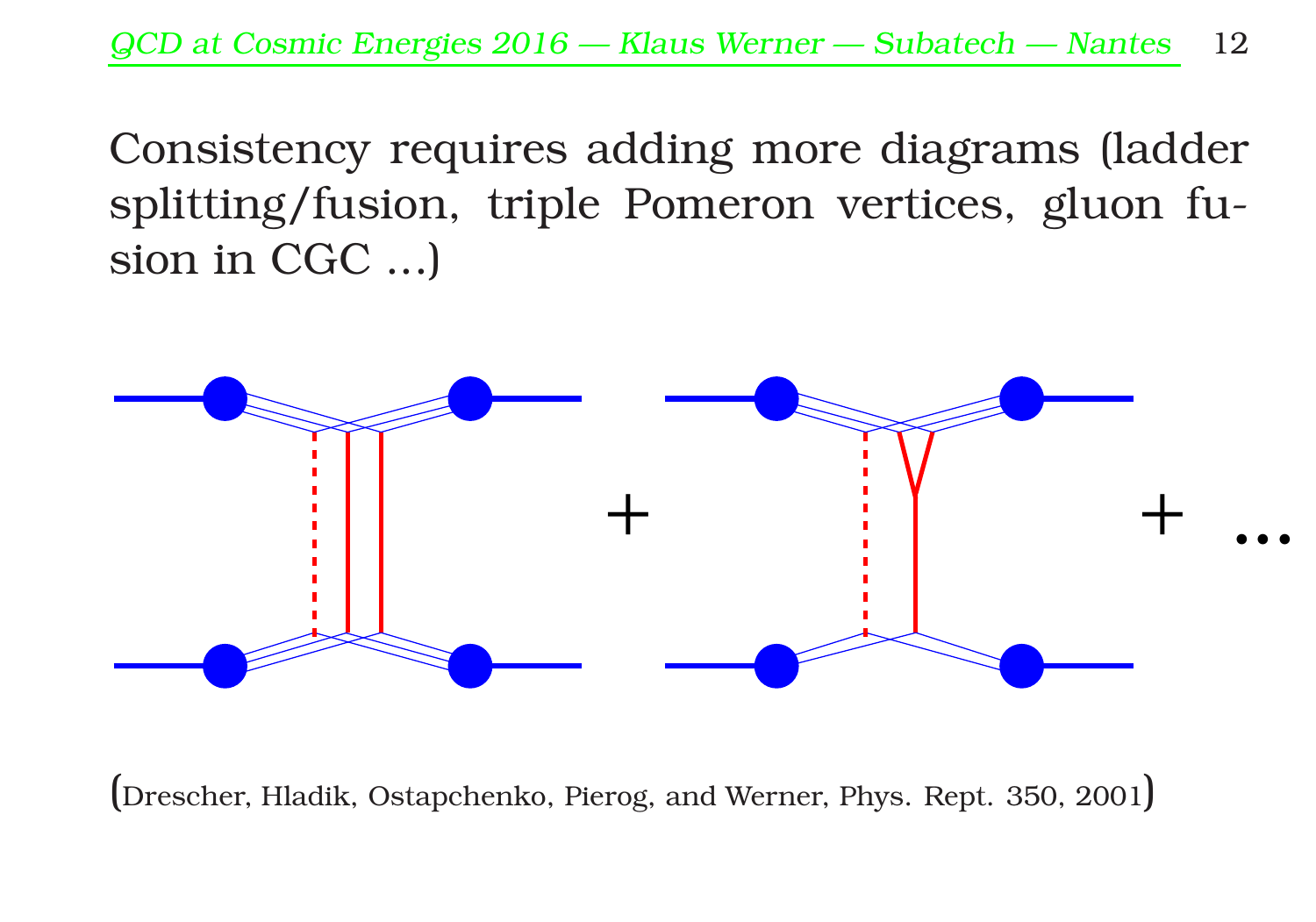Motivated by model calculations, we treat ladder fusion via adding an exponent  $\frac{1}{1}$  :

$$
G_\text{fit} \to G_\text{eff} = \alpha \, (x^+)^{\beta + \varepsilon^\text{proj}} (x^-)^{\beta' + \varepsilon^\text{targ}}
$$

("epsilon method") with

 $\varepsilon = \varepsilon(Z),$ 

depending on "the number of participating partons":

$$
Z^{\text{proj}} = \sum_{\text{proj nucleons }i'} f_{\text{part}} \left( |\vec{b} + \vec{b_{i'}} - \vec{b_j}| \right)
$$

 $(i)$  is the target nucleon the Pomeron is connected to

<sup>&</sup>lt;sup>1</sup>K.Werner, FM.Liu, T.Pierog, Phys.Rev. C74 (2006) 044902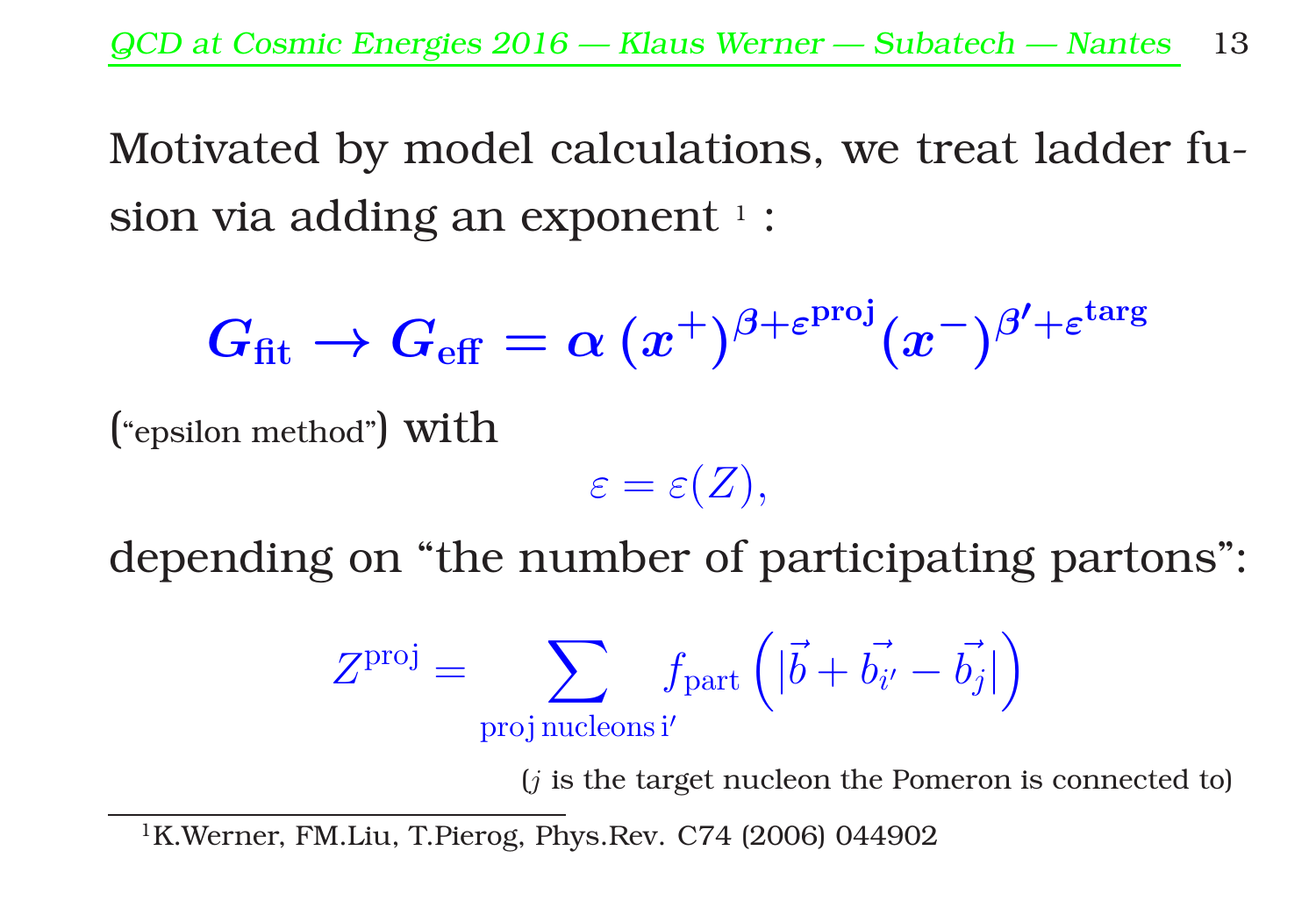#### Advantages

 $\Box$  Cross section calculations perfectly doable  $\Box$  Energy dependence of  $\sigma_{\text{tot}}$ ,  $\sigma_{\text{el}}$  (and more) correct

#### Big problems

 $\Box$  Adding  $\varepsilon$  does not change the internal Pomeron structure

 $\Box$  No binary scaling in pA at high  $p_t$ (tails much too low)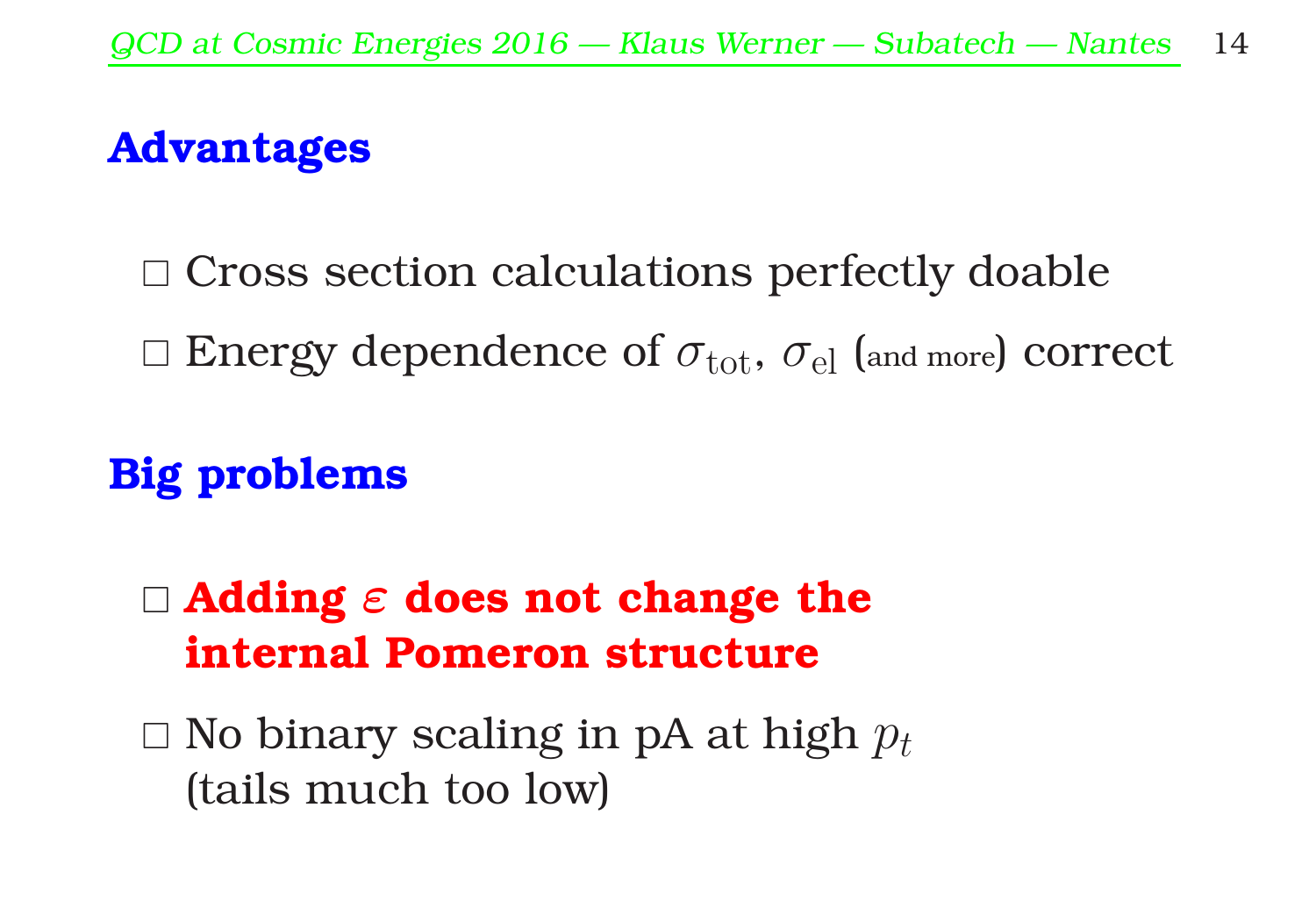#### Solution

## □ Introducing a saturation scale (K. Werner, B. Guiot, Iu. Karpenko, T. Pierog, Phys.Rev. C89 (2014) 064903)

**Before:** Compute G with fixed soft cutoff  $Q_0$  $\rightarrow$  fit  $\rightarrow$  add  $\varepsilon$  exponents

**New:** Compute  $G$  with saturation scale  $Q_s \propto Z\, \hat{s}^\lambda$  $\rightarrow$  fit ( $\hat{s}$  = Pomeron invariant mass)

### varying  $Q_{s}$  changes internal structure!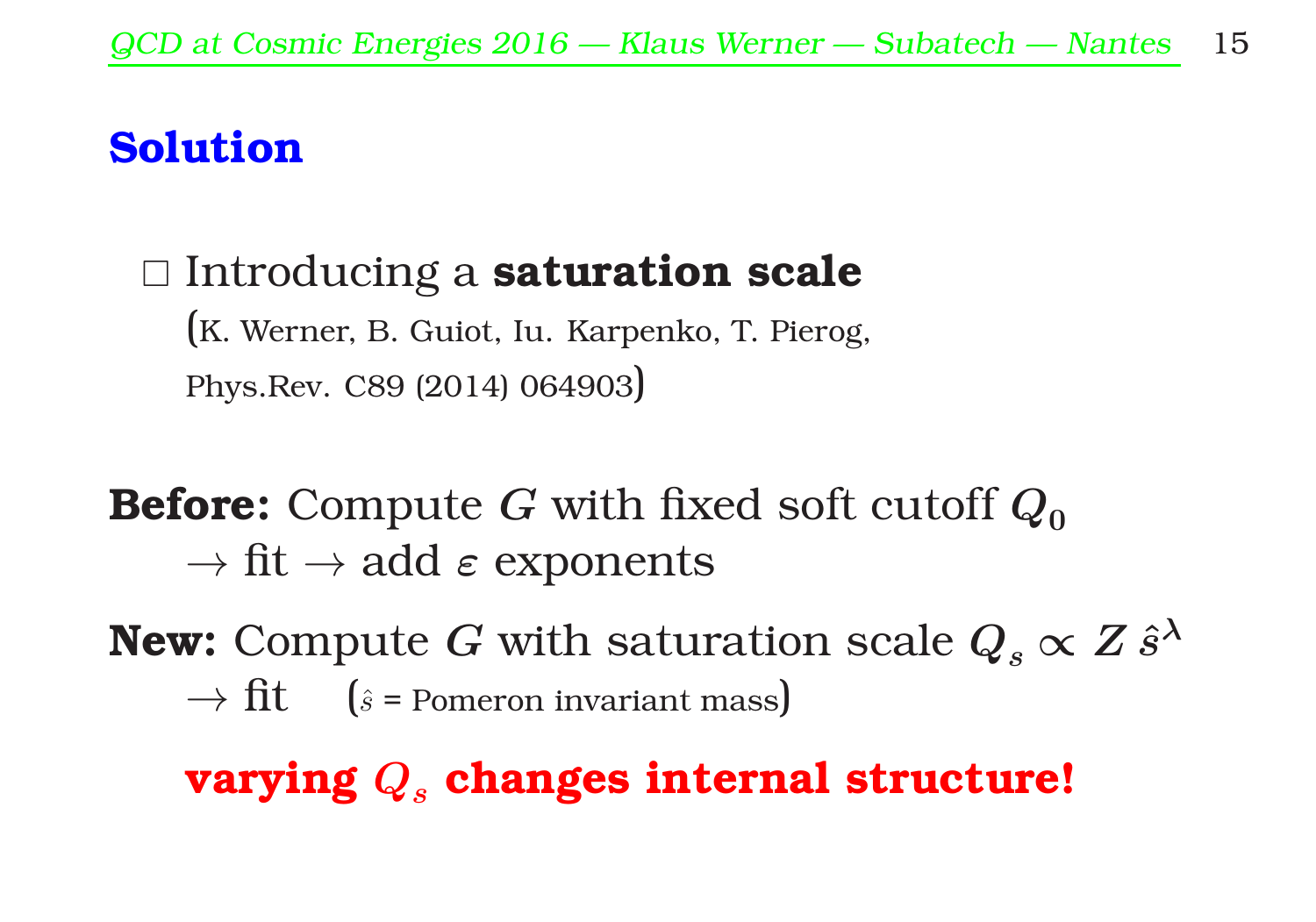#### Still something missing ...

 $\Box$  The saturation scale depends on the number of **participating nucleons**,

 $\Box$  but NOT on the **number of Pomerons**  $N_{\text{Pom}}$ (participating parton pairs)

The number of Pomerons represents the event activity in pp, as the number of participating nucleons does in pA.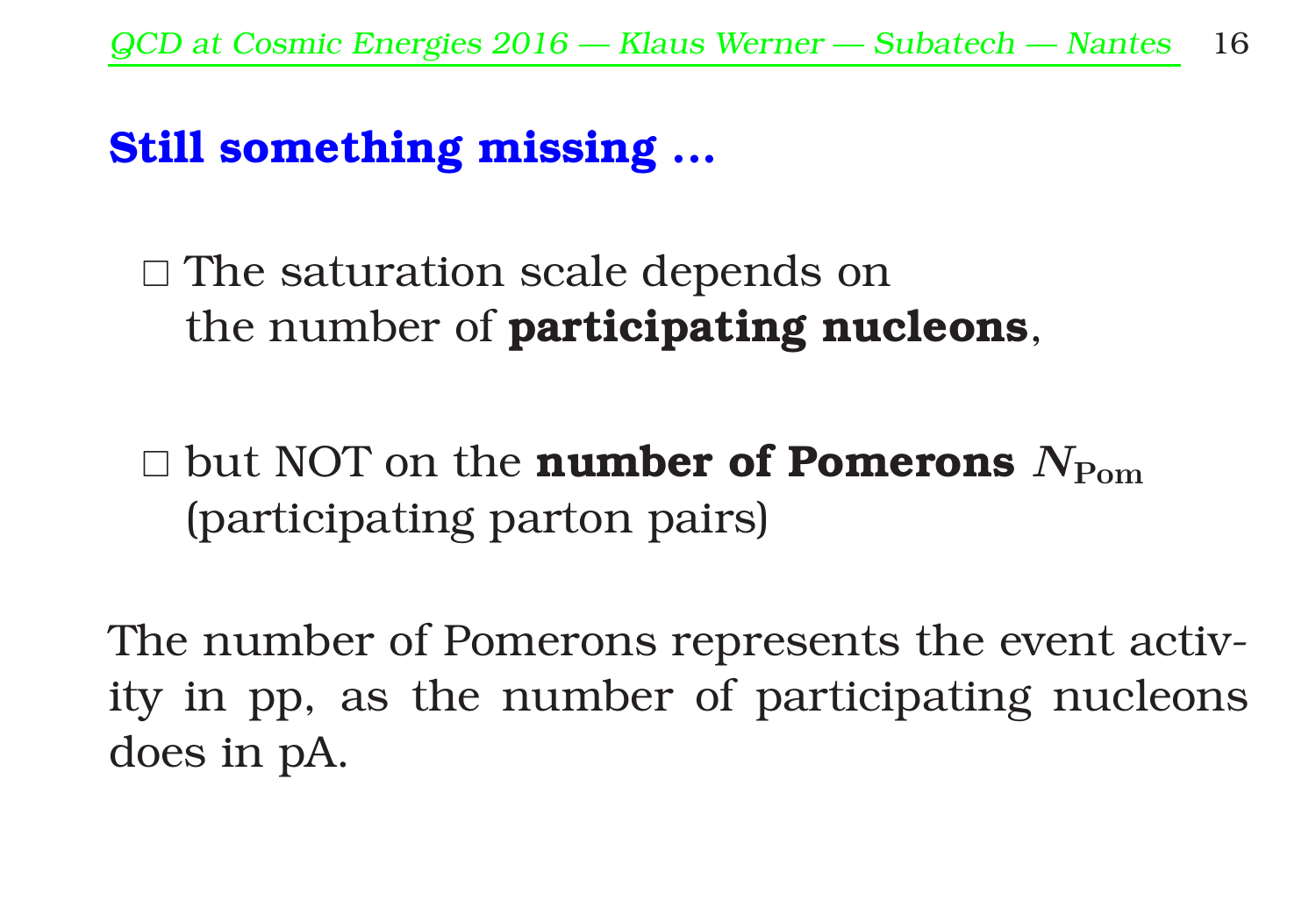#### The final solution

- $\Box$  Combining "epsilon method" and saturation scale in a smart way (T. Pierog and K. Werner, procs. EDS 2015, Borgo, France)
- **Step 1** Compute  $G = G(Q_0)$  with fixed soft cutoff  $Q_0$  $\rightarrow$  fit  $\rightarrow$  add  $\varepsilon$  exponents ( $\rightarrow$   $G_{\text{eff}}$ ) in order to fit cross sections
- **Step 2** Introduce saturation scale via

$$
G_{\rm eff} = k\,G(Q_s)
$$

## affecting the internal structure (We will see what to take to  $k$ )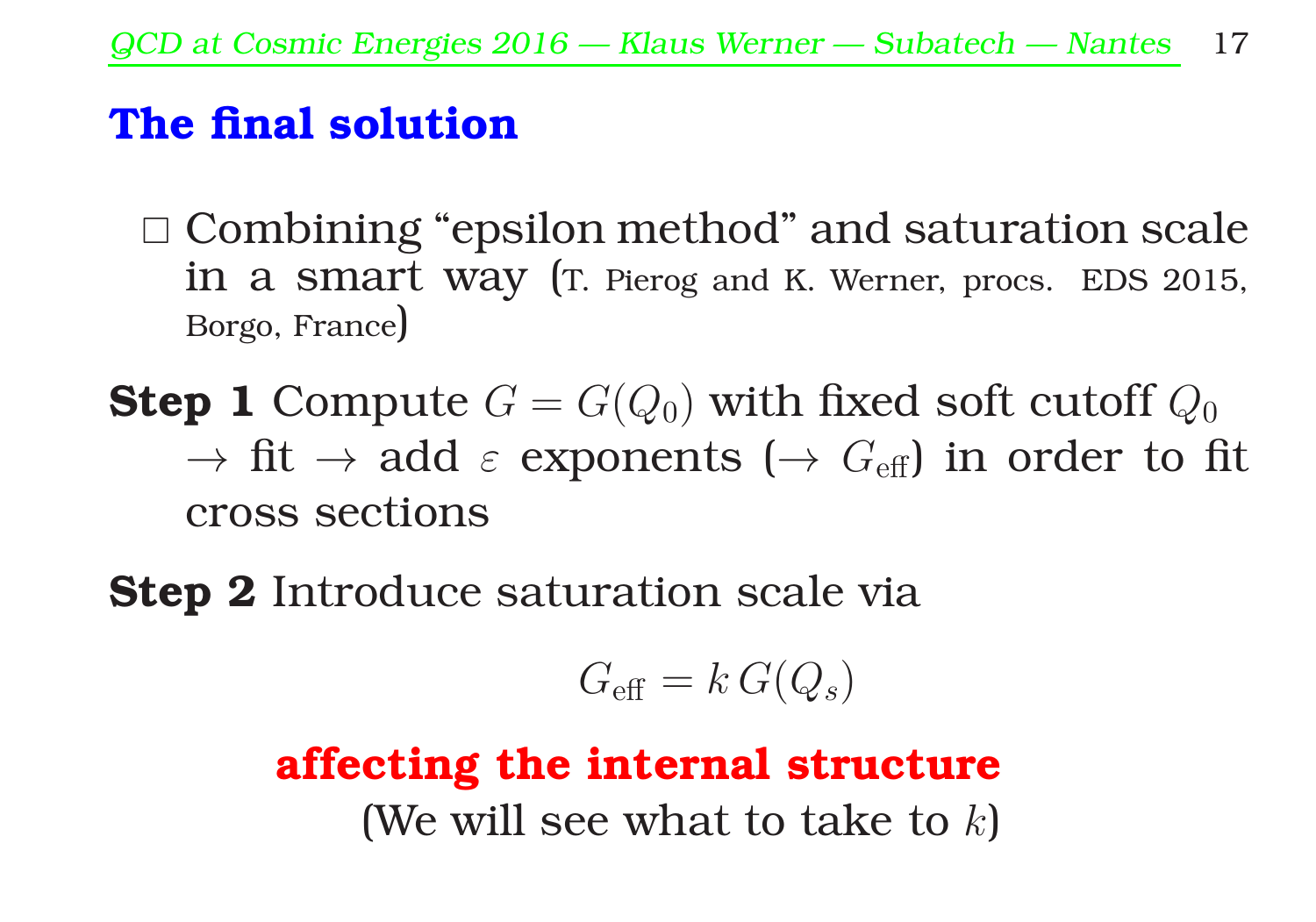# The saturation scale  $Q_s^2$



pp at 7 TeV using  $G_{\text{eff}} = k G(Q_s)$ 

#### with constant  $k$

 $(x +_{\text{PE}})$  is the LC momentum fraction on the projectile side)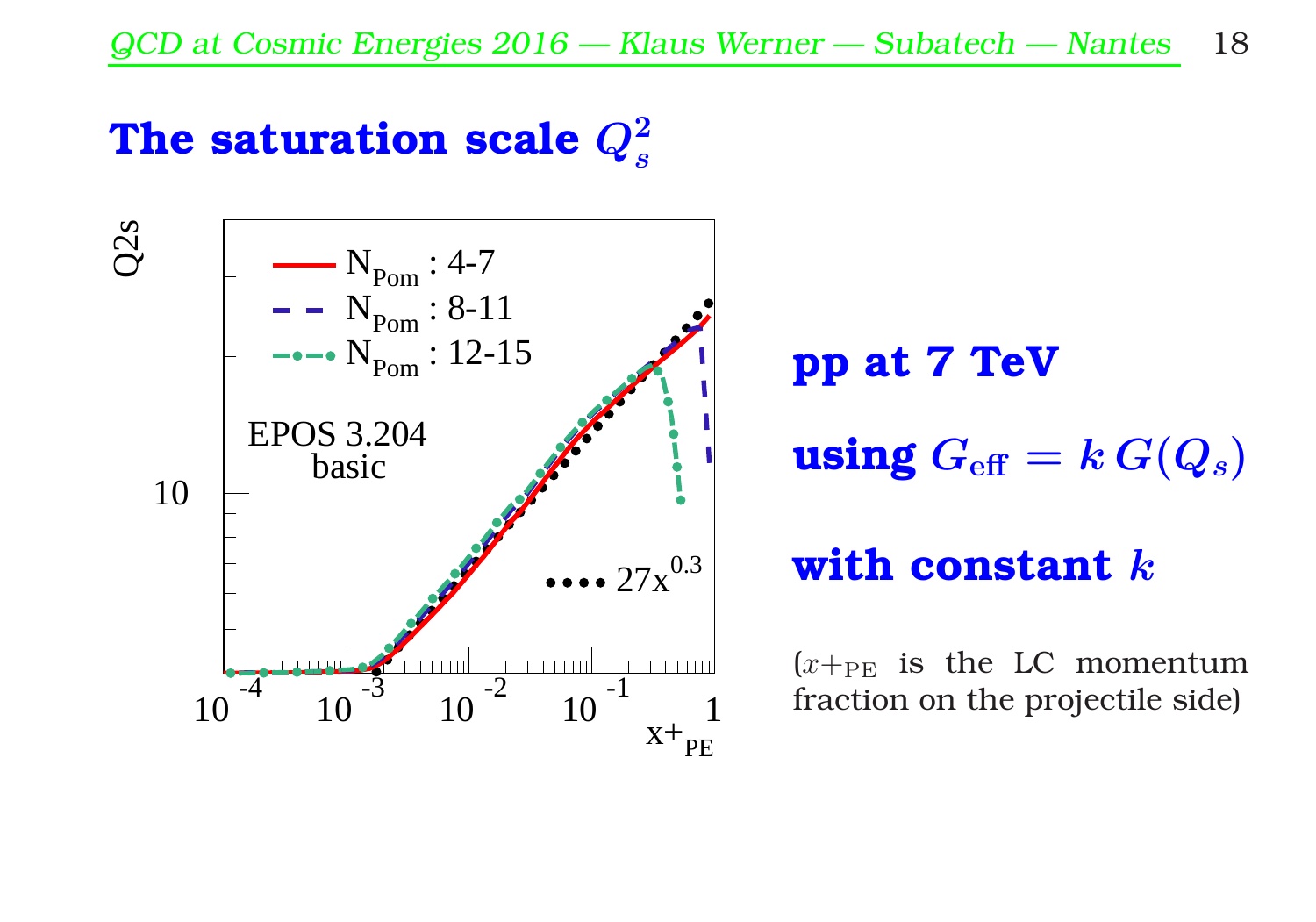# A crucial test: Multiplicity dependence of spectra at high  $p_t$



### preliminary ALICE data

(digitalized from B.A.Hess, talk at MPI@LHC 2015 Trieste November 27, 2015)

multiplicity bins (top to bottom): 0-1%, 1-5%, 10-15%, 20-30%, 40-50%, 70-100%

lines to guide the eye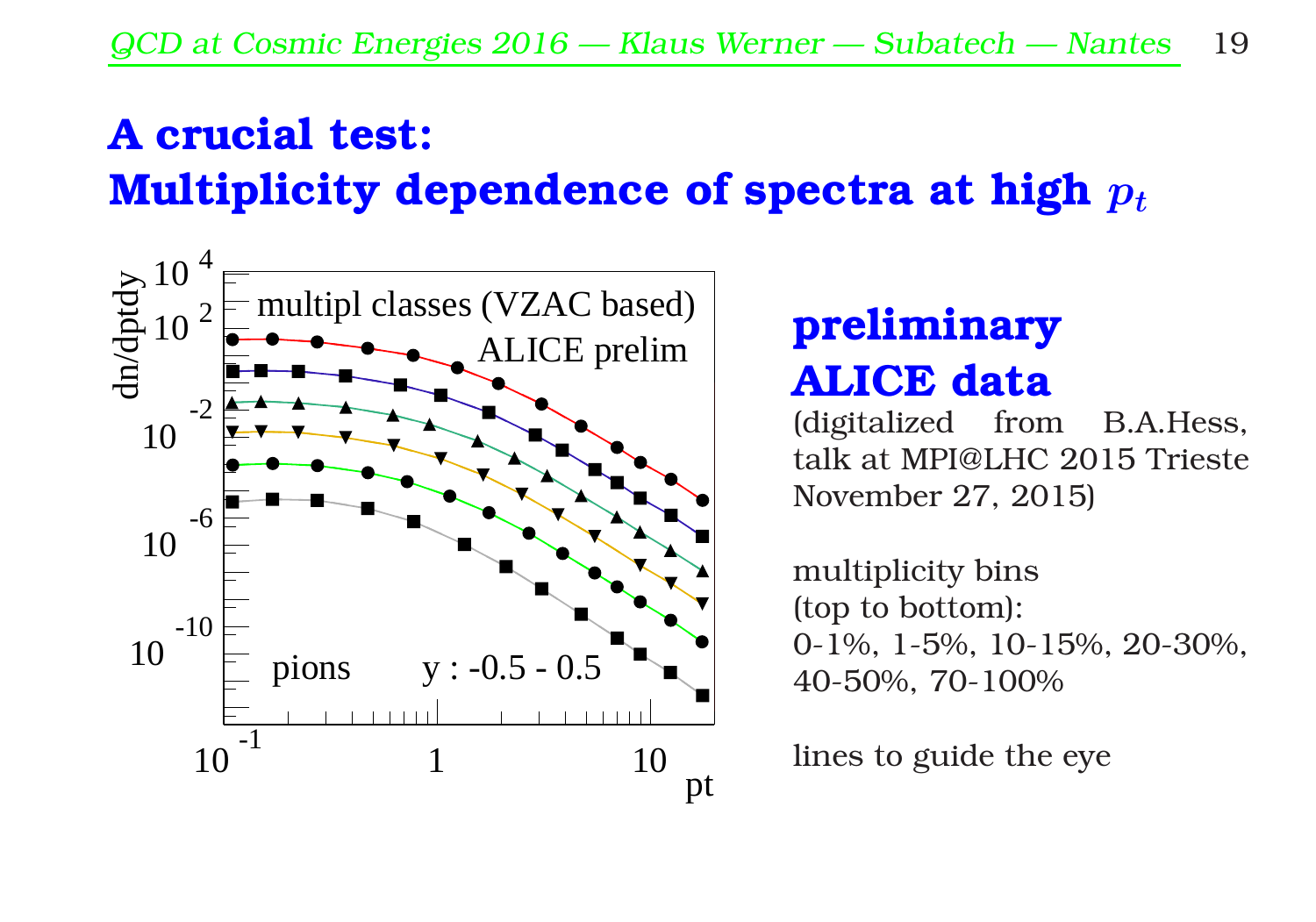#### Same data - ratio to 70-100%

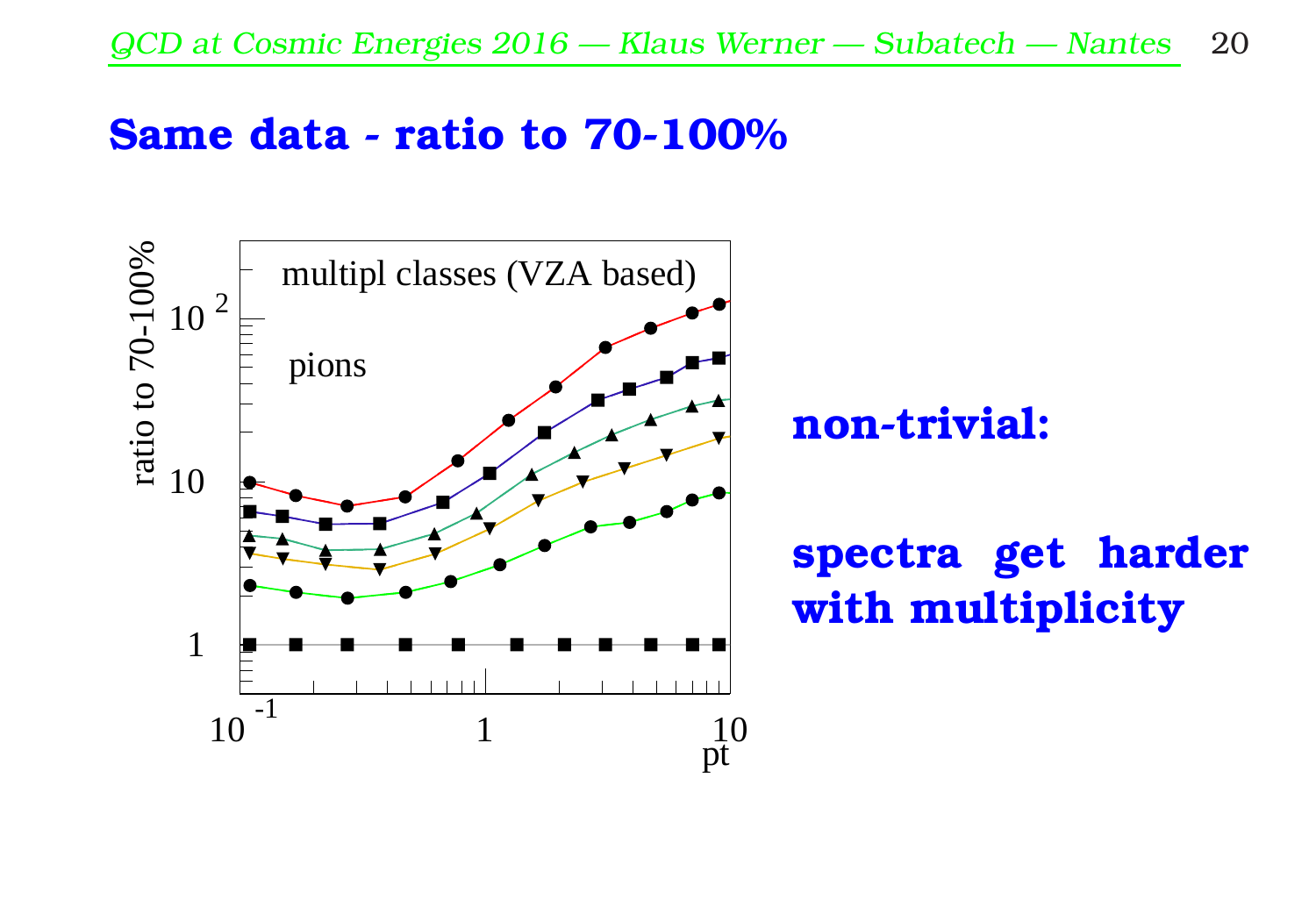#### Comparing ALICE data with EPOS calculations



(preliminary ALICE data digitalized from B.A.Hess, talk at MPI@LHC 2015 Trieste November 27, 2015)

multiplicity bins (top to bottom): 0-1%, 1-5%, 10-15%, 20-30%, 40-50%, 70-100%

Not too bad for a first shot ... but tails are not correct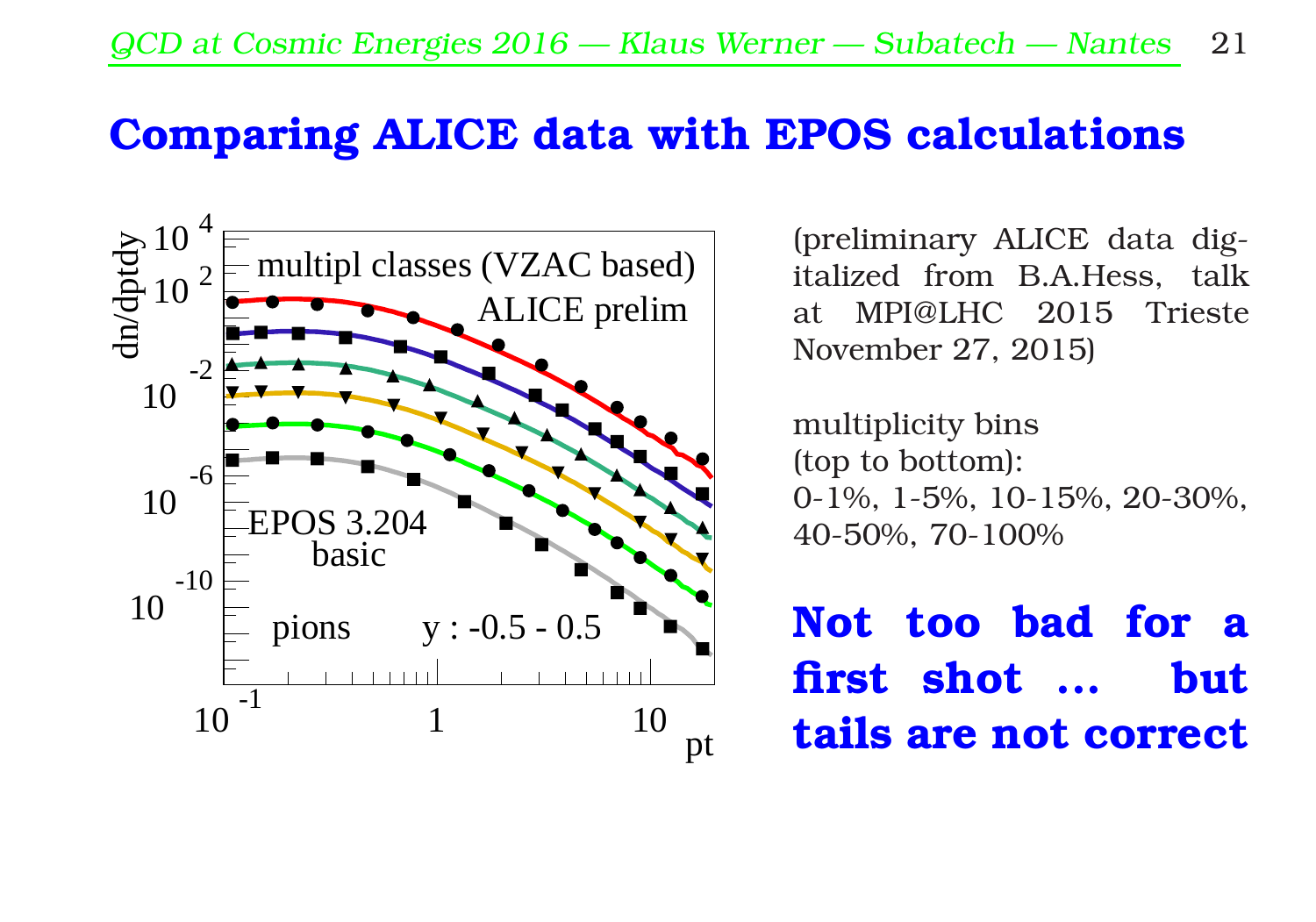## Comparing ALICE data with EPOS calculations Ratio calculation / data



multiplicity bins : 0-1% (red) , 1-5%, 10-15%, 20-30%, 40-50%, 70-100% (grey)

Tails wrong by factors of two (low pt will be modified by hydro)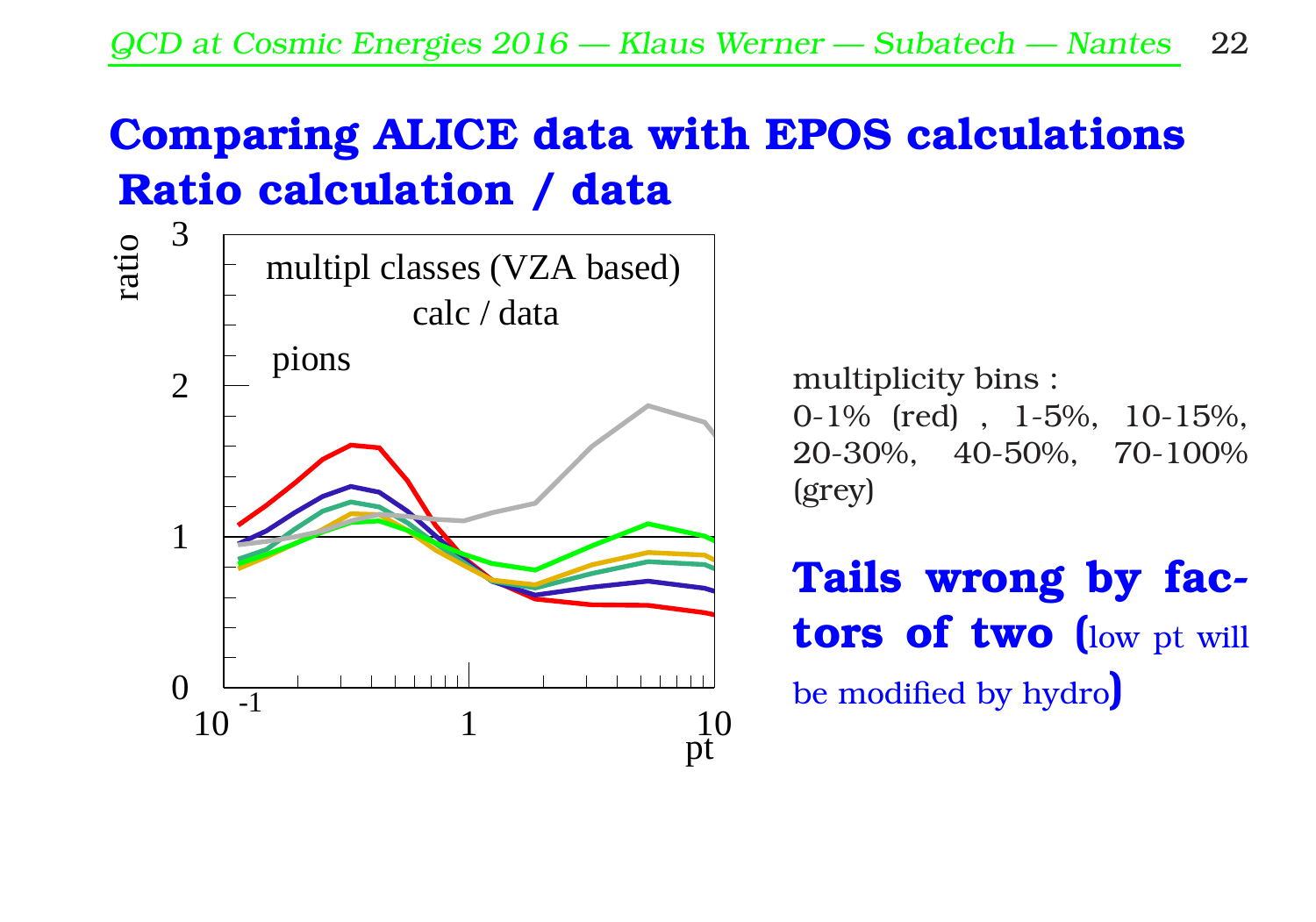# Make saturation scale  $Q_s^2$  depending on  $N_{\mathrm{Pom}}$



pp at 7 TeV using  $G_{\text{eff}} = k G(Q_s)$ 

with

$$
k = \left(\frac{N_{\rm Pom}}{\langle N_{\rm Pom} \rangle}\right)^{0.75}
$$

higher  $Q_s^2$  with increasing Pomeron number (like  $N_{\text{part}}$  dependence in pA)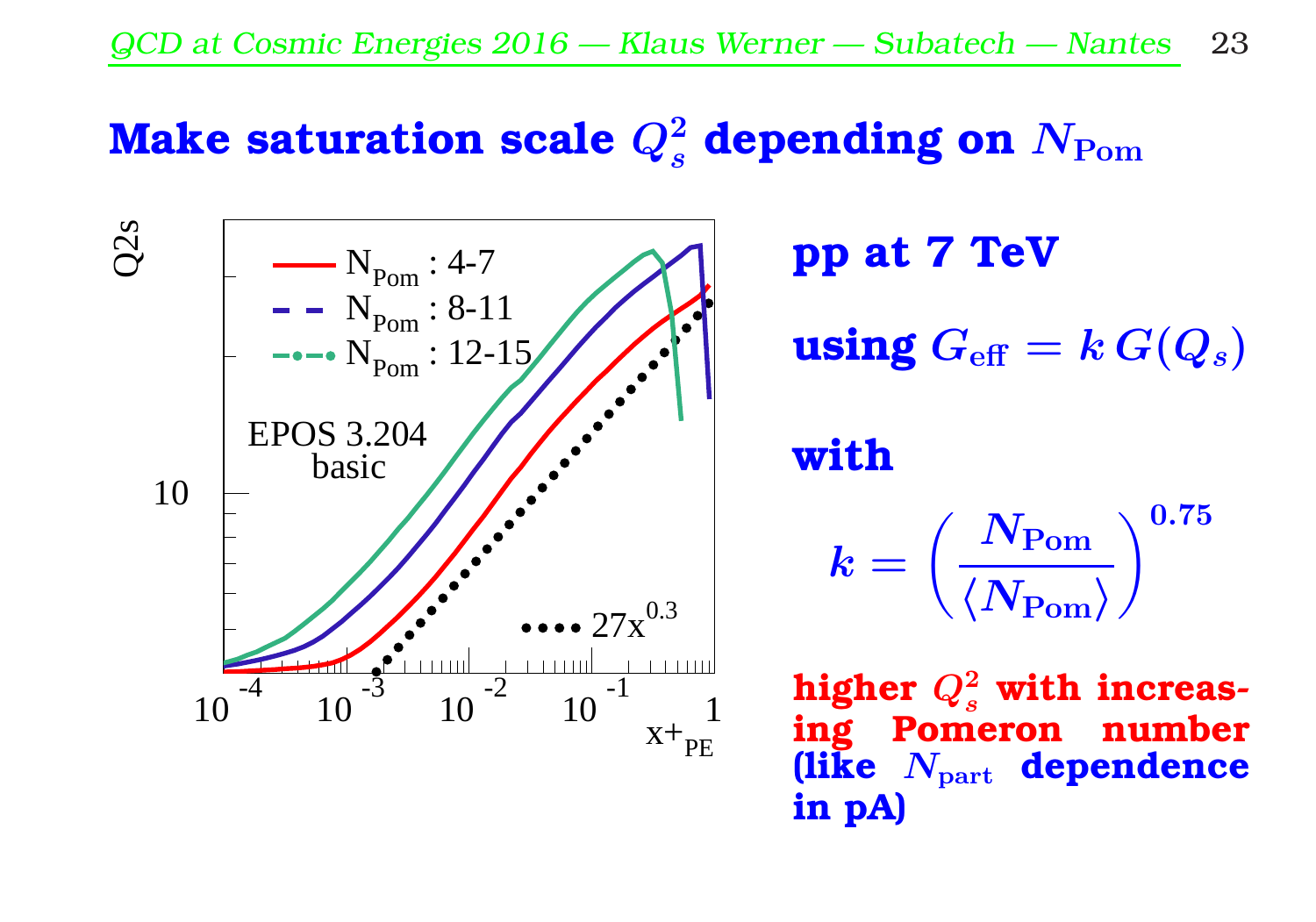#### Comparing ALICE data with EPOS calculations

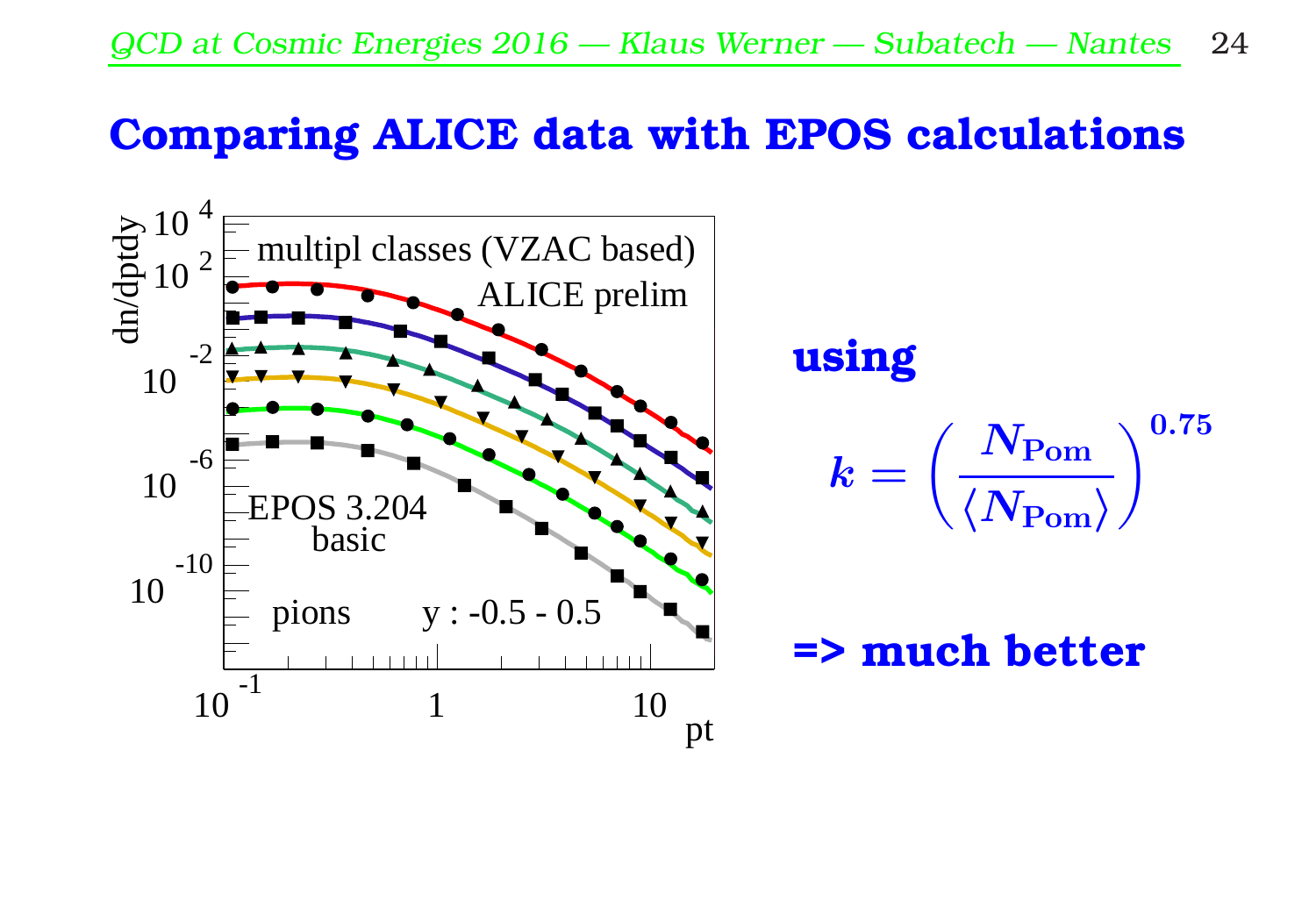## Comparing ALICE data with EPOS calculations Ratio calculation / data



using

$$
k = \left(\frac{N_{\rm Pom}}{\langle N_{\rm Pom} \rangle}\right)^{0.75}
$$

multiplicity bins : 0-1% (red) , 1-5%, 10-15%, 20-30%, 40-50%, 70-100% (grey)

# Tails reasonable (low pt will be modified by hydro)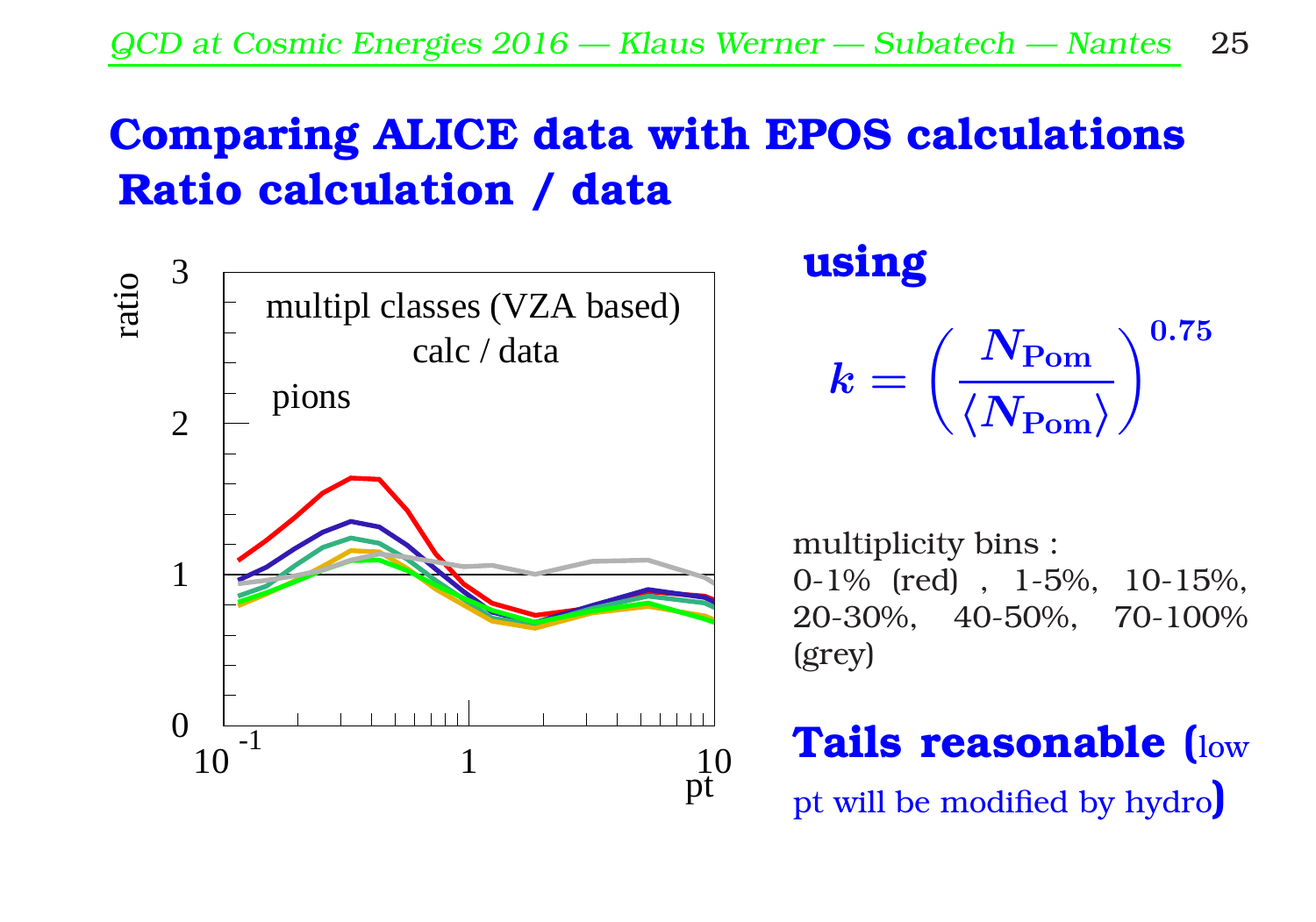#### Still finetuning and tests needed, but we use

 $G_{\text{eff}} = k G(Q_s)$ 

with

$$
\boldsymbol{k} = \left(\frac{\boldsymbol{N}_{\text{Pom}}}{\langle \boldsymbol{N}_{\text{Pom}} \rangle}\right)^{A_{\text{sat}}}, \quad A_{\text{sat}} = 0.75
$$

to analyse the multiplicity dependence of D-meson **production** (results depend somewhat on  $A_{\text{sat}}$ )

Remark : This new procedure => EPOS 3.2xx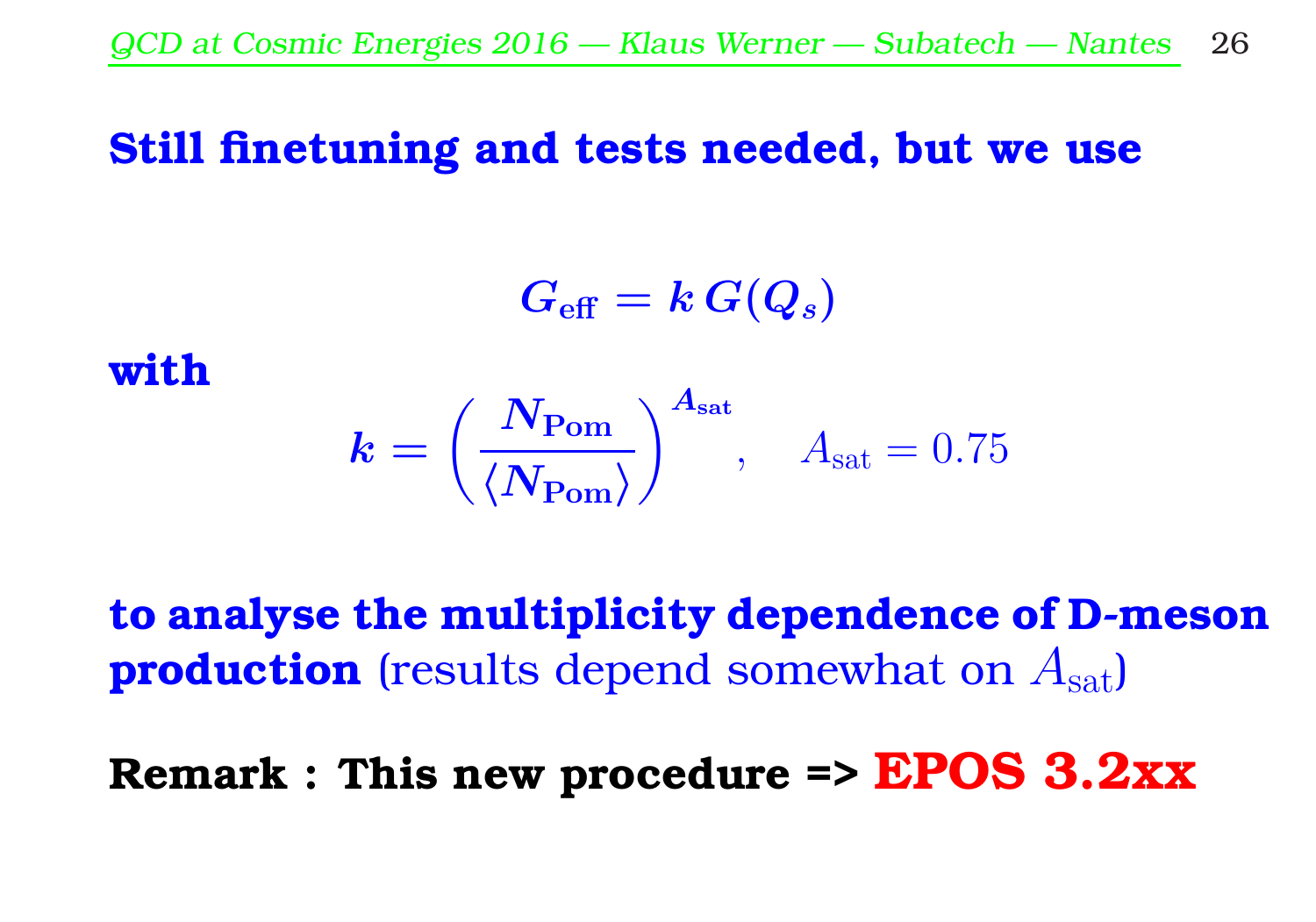# Charm – multiplicity correlations

**Notations** (always at midrapidity) (D-meson = average  $D^+, D^0, D^{*+}$ )

- $N_{ch}$ : Charged particle multiplicity
- $N_{D1}$ : D-meson multiplicity for  $1 < p_t < 2 \,\mathrm{GeV/c}$
- $N_{D2}$ : D-meson multiplicity for  $2 < p_t < 4 \,\mathrm{GeV/c}$
- $N_{DA}$ : D-meson multiplicity for  $4 < p_t < 8 \,\mathrm{GeV/c}$
- $N_{D8}$ : D-meson multiplicity for  $8 < p_t < 12 \,\mathrm{GeV/c}$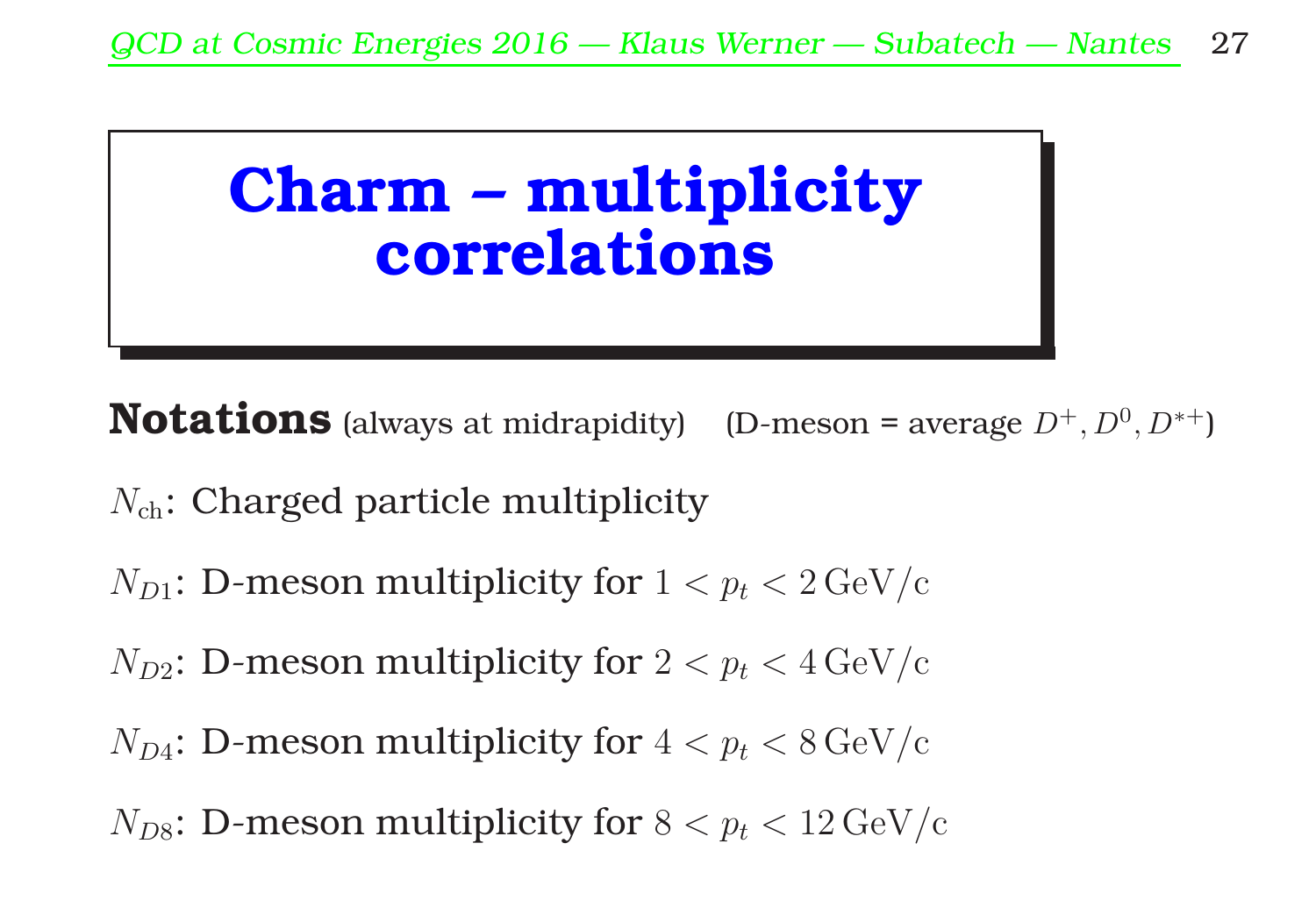## Heavy quark (Q) production in EPOS multiple scattering framework



#### as light quark production

(but non-zero masses :  $m_c = 1.3, m_b = 4.2$ In any of the ladders

 $\Box$  during SLC (space-like cascade)

 $\Box$  during TLC (time-like cascade)

in Born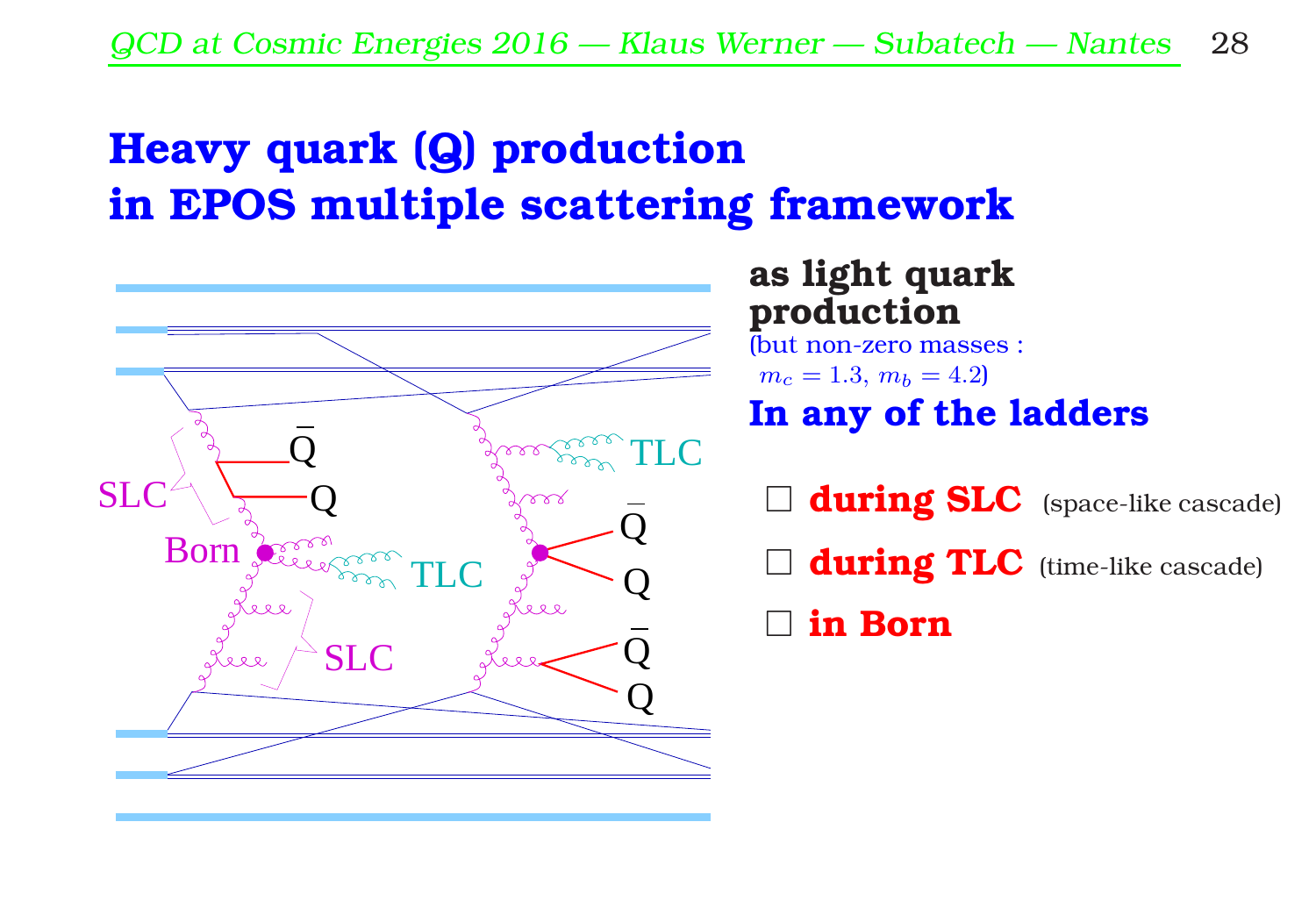# Multiple scattering (EPOS3, basic):



$$
N_{\rm\scriptstyle D}i \propto N_{\rm ch} \propto N_{\rm Pom}
$$

"Natural" linear behavior (first approximation)

We use  $n = N / \langle N \rangle$  for  $N_{ch}$  and  $N_{Di}$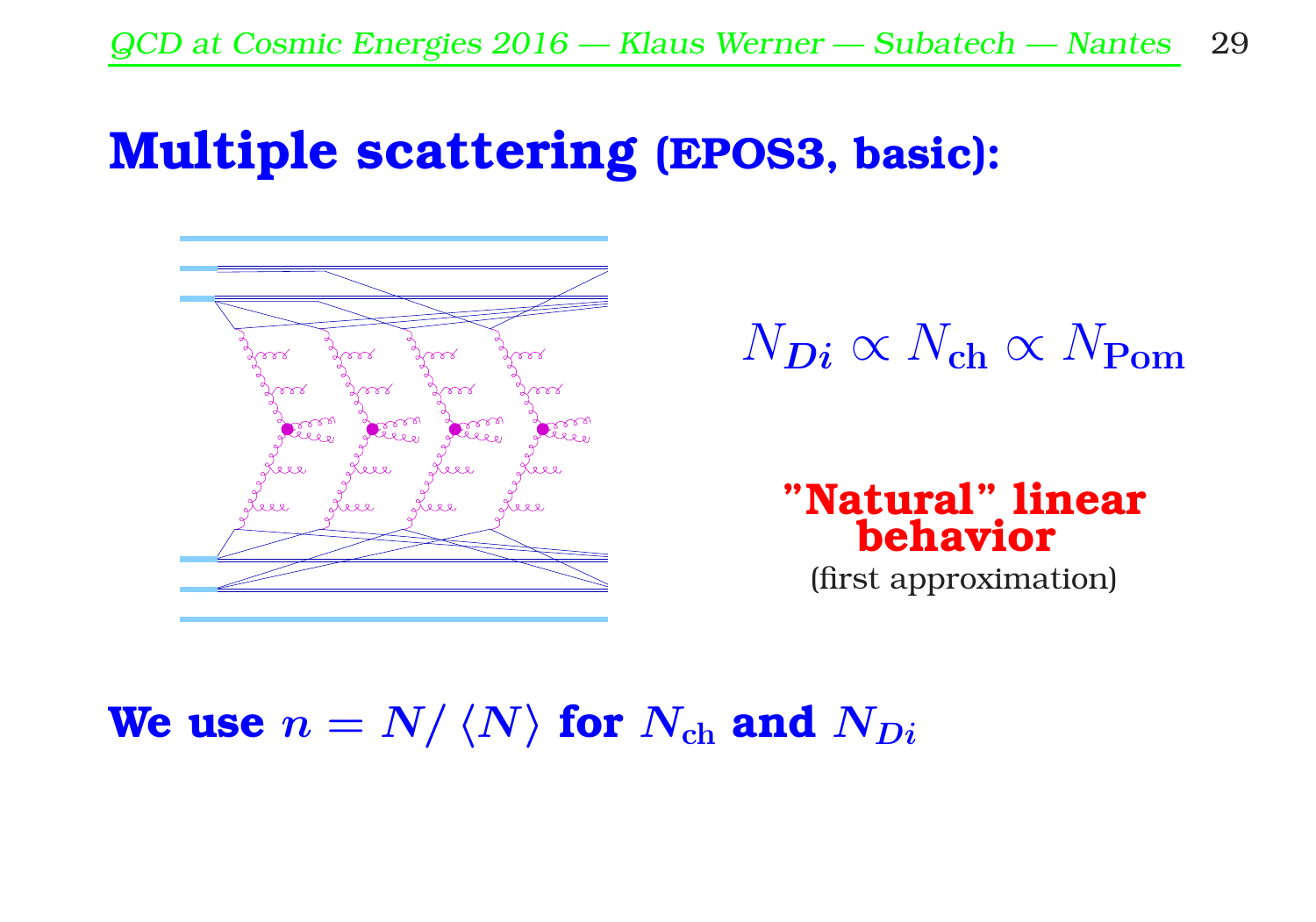# The actual calculations

#### $n_{Di}$  vs  $n_{ch}$



even more than linear increase!

(in particular for large  $p_t$ )

(less for  $A_{\text{sat}} = 0$ ) (much less in EPOS 3.1xx)

Why this pt dependence ?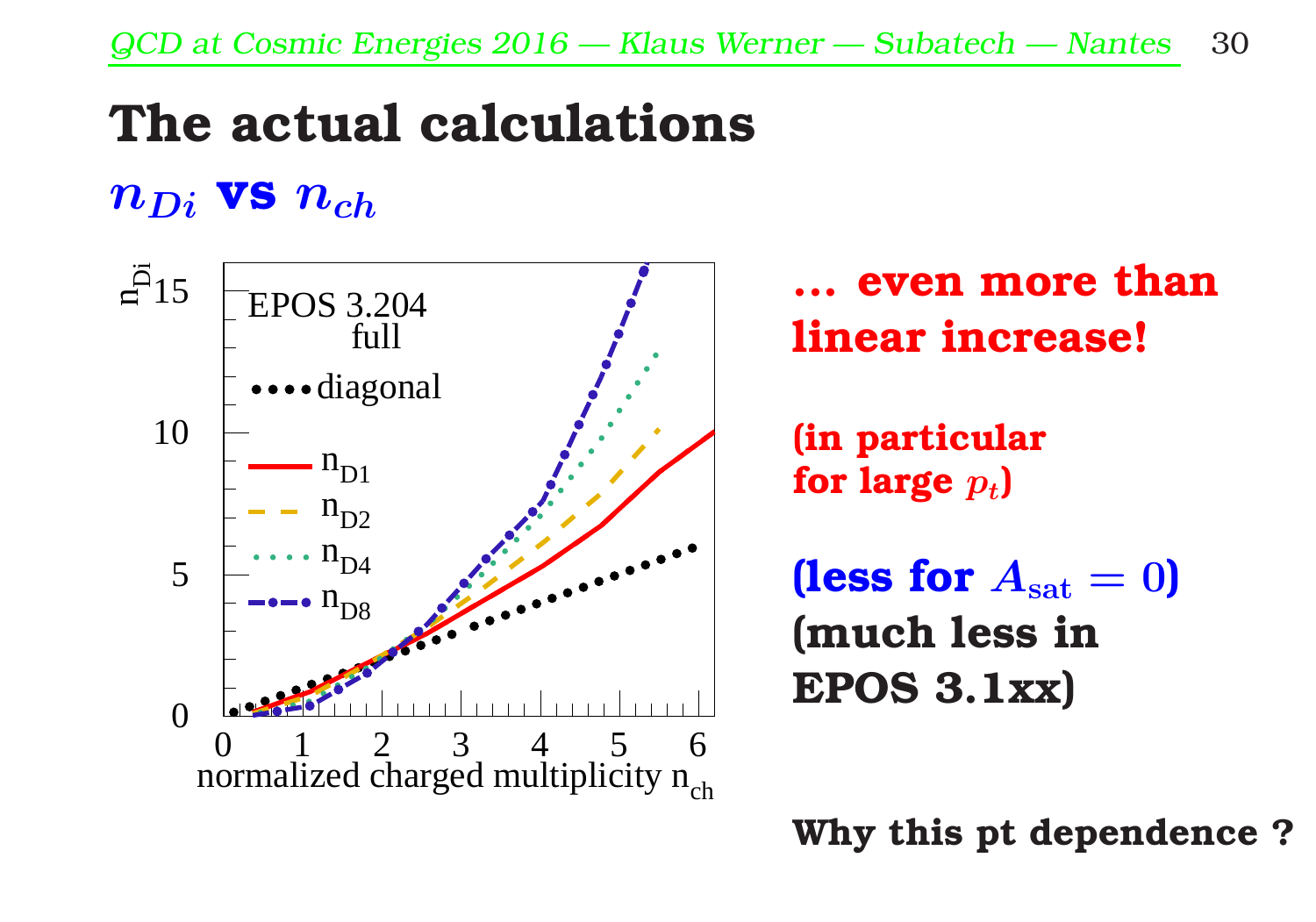# Crucial: Fluctuations



*N*ch and *N*Pom are correlated, but not one-to-one

(=> two-dimensional probability distribution)

In the following, we consider fixed values  $\left. N_{\ch} \right.^*$  $\rightarrow$  fixed  ${n_{\rm ch}}^*$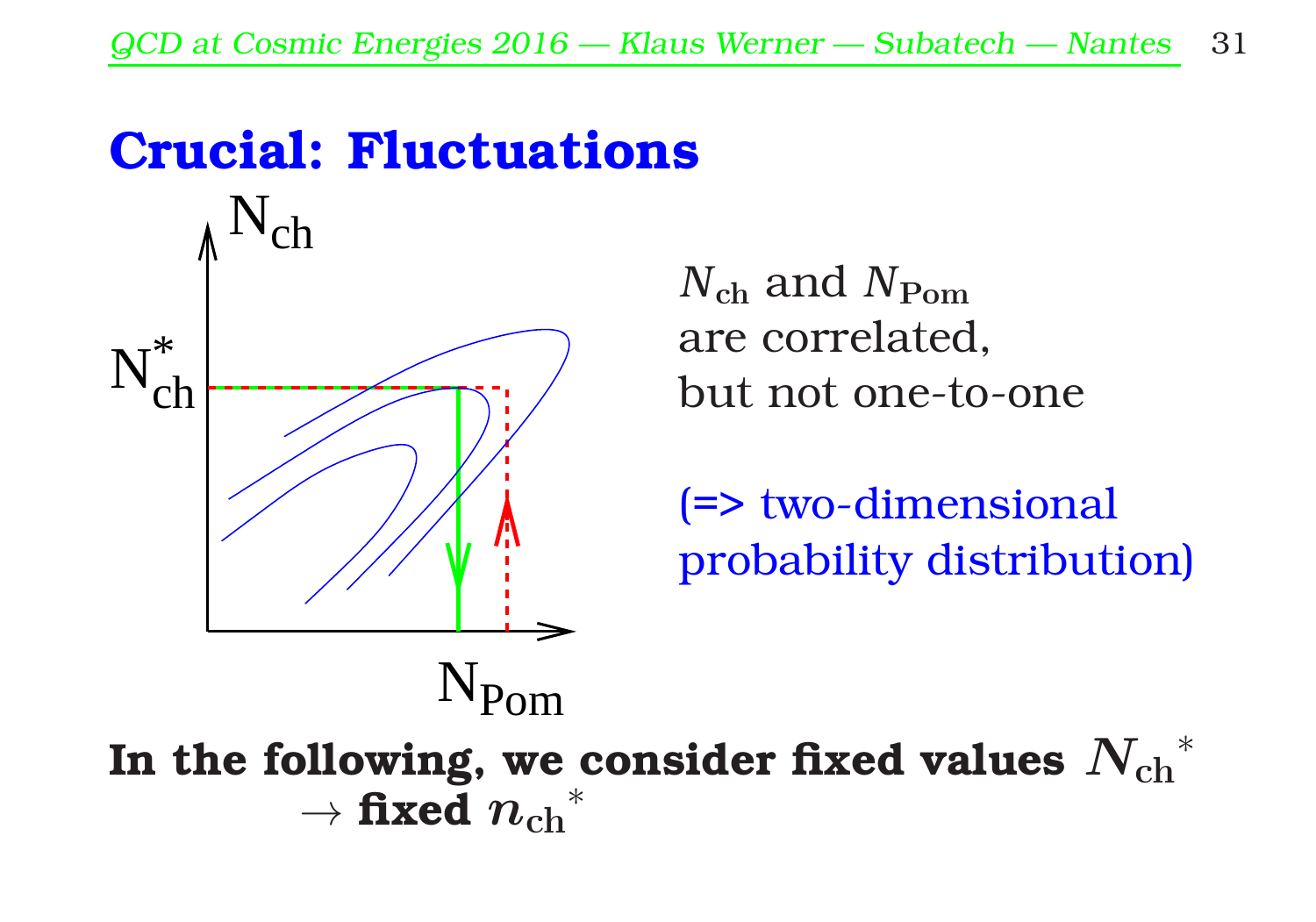QCD at Cosmic Energies <sup>2016</sup> — Klaus Werner — Subatech — Nantes 32

# To understand the implications of "fixed  $n_{ch}$ " Strings in multiple scattering event (Schematic view): **basic EPOS**

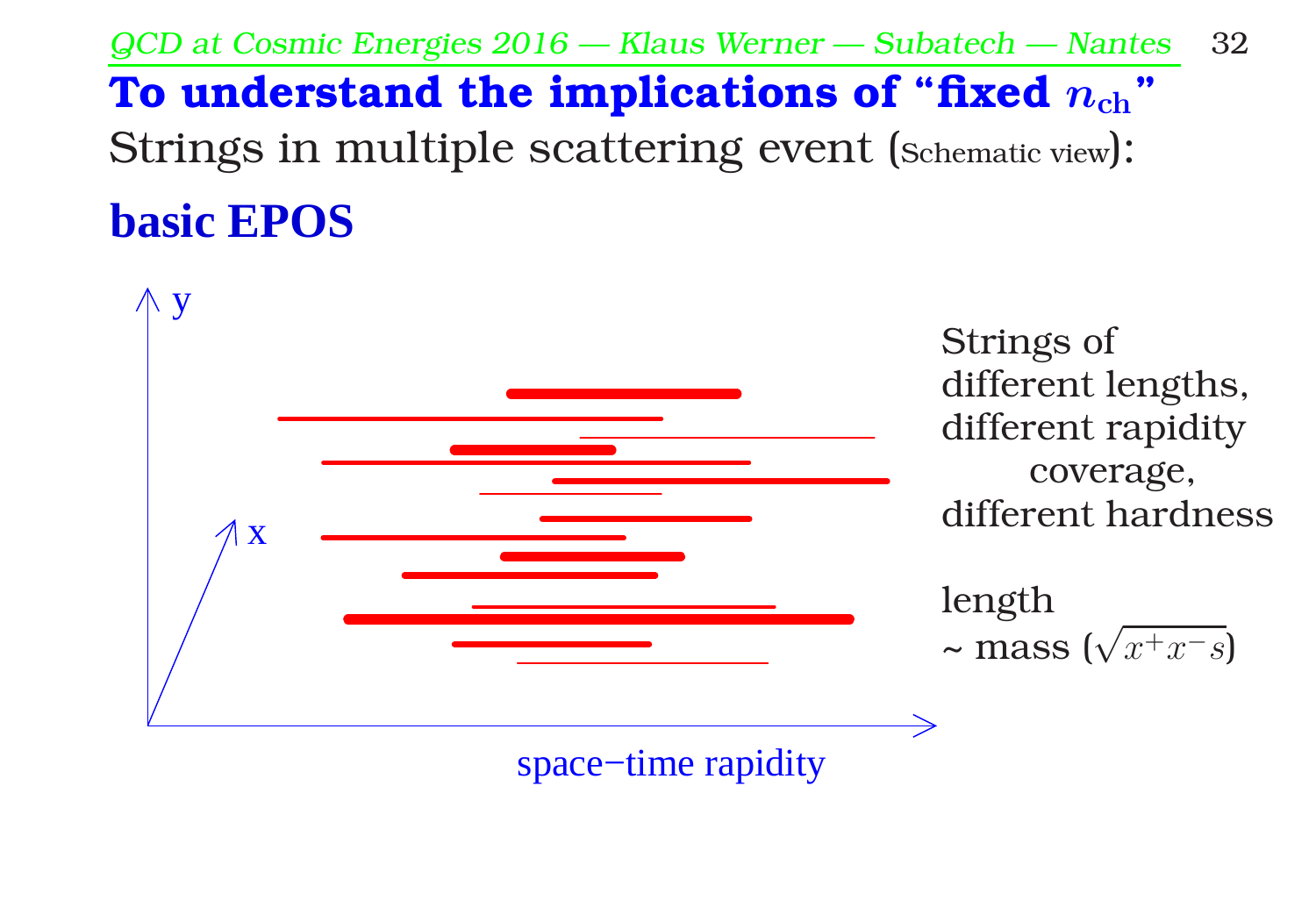### **full EPOS (with hydro) string segments => fluid**



space−time rapidity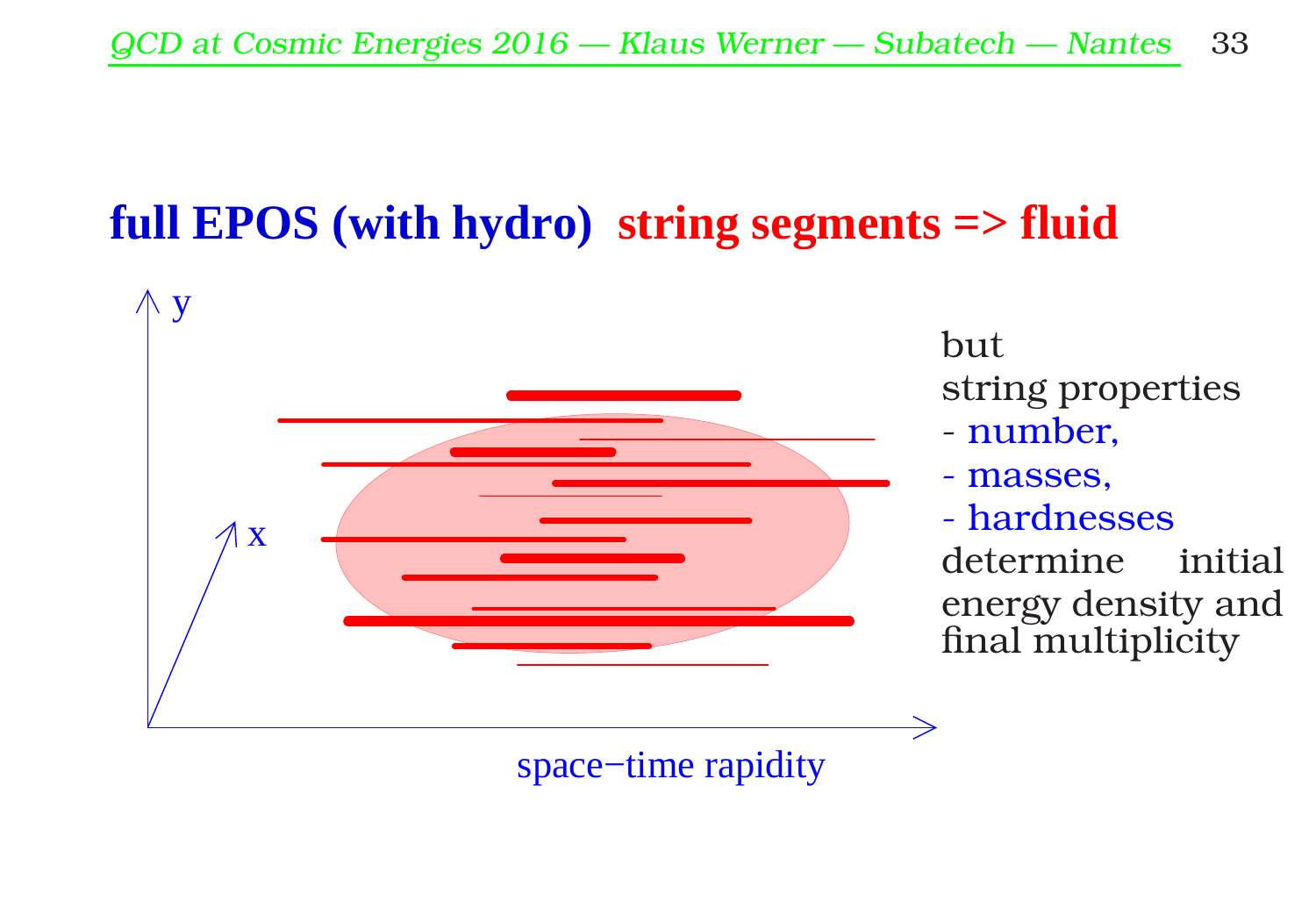# Consider  $n_{D1}$  for some given  ${n_{\rm ch}}^\ast$

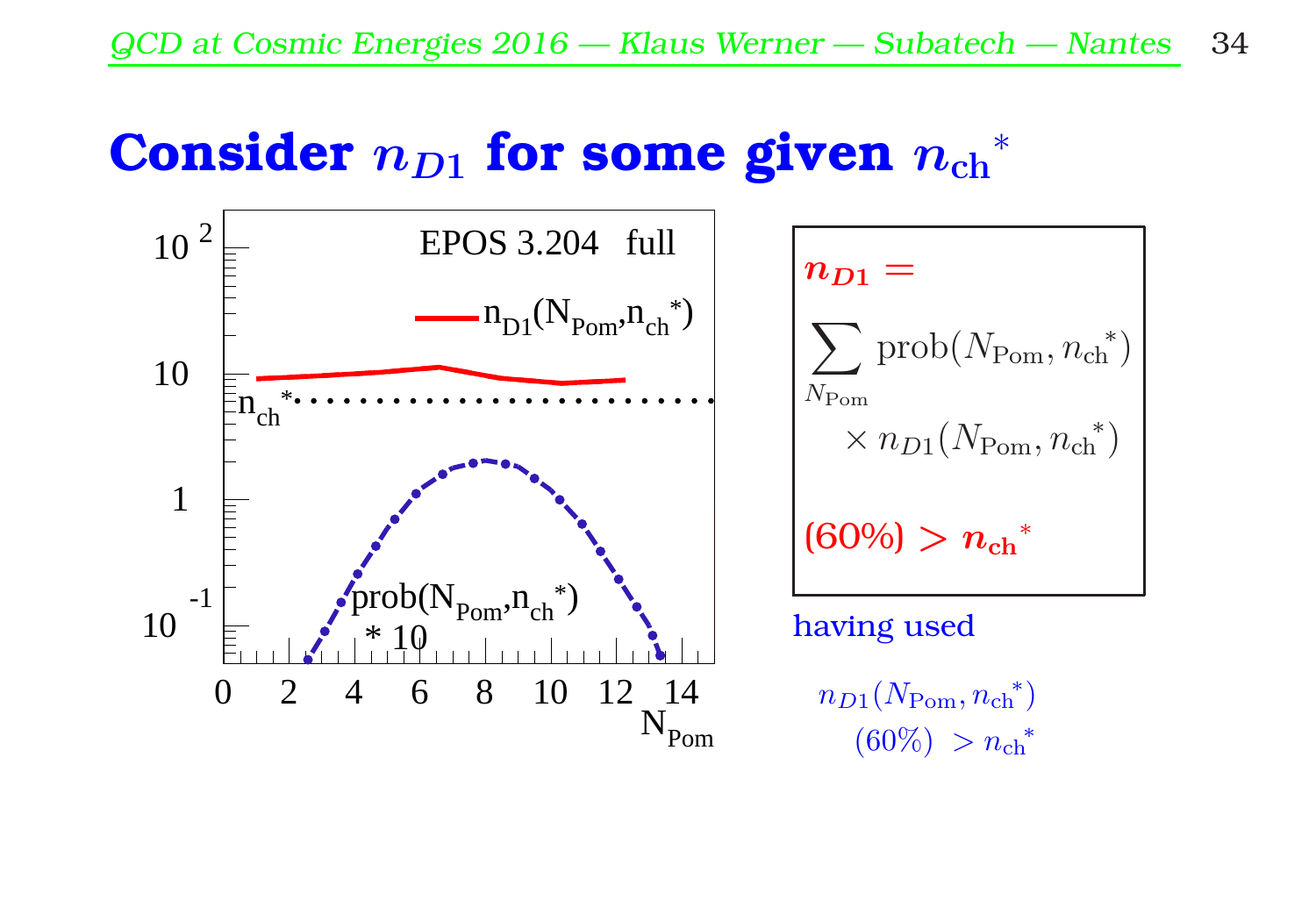# The precise calculation (red point)

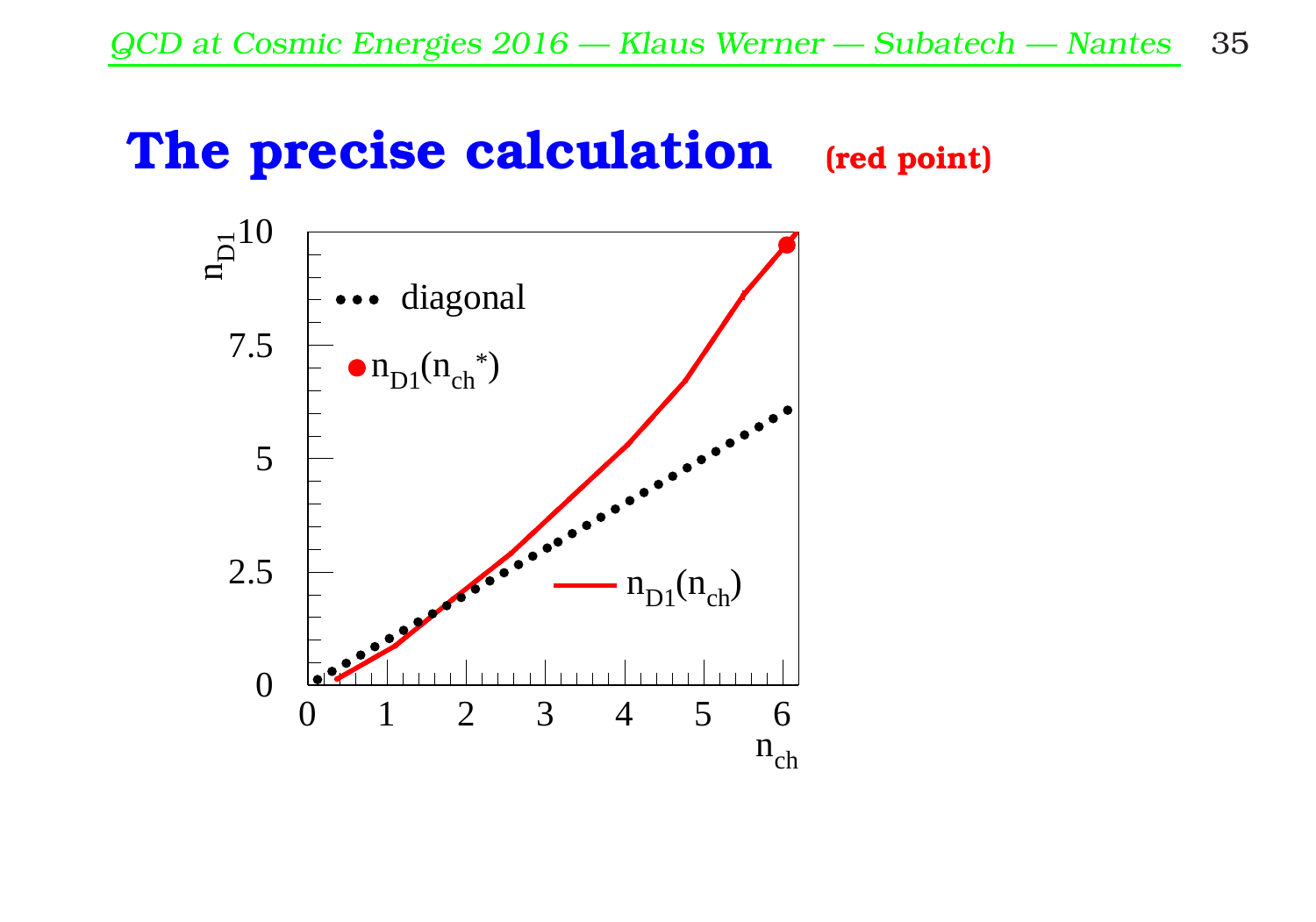# $n_{D8}$  for given  ${n_{\rm ch}}^\ast$



$$
n_{D8} = \sum_{N_{\text{Pom}}} \text{prob}(N_{\text{Pom}}, n_{\text{ch}}^{*})
$$
  
\$\times n\_{D8}(N\_{\text{Pom}}, n\_{\text{ch}}^{\*}\$  
\$\gtgt\$  $n_{\text{ch}}^{*}$$ 

#### because  $n_{D8}$  >  ${n_{\rm ch}}^*$  at high  $N_{\rm Pom}$

#### and

increases strongly towards small  $N_{\text{Pom}}$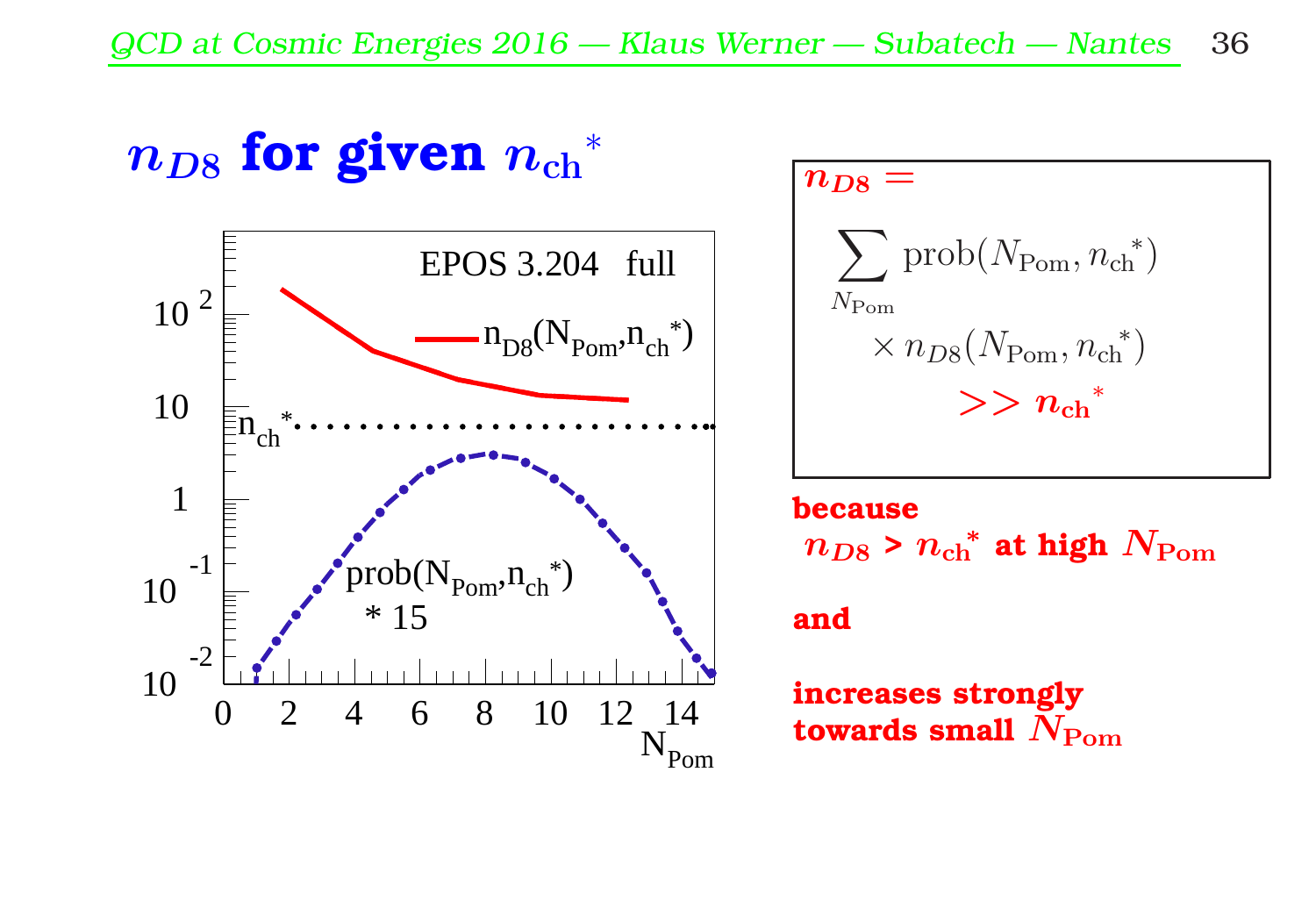# The precise calculation (red point)

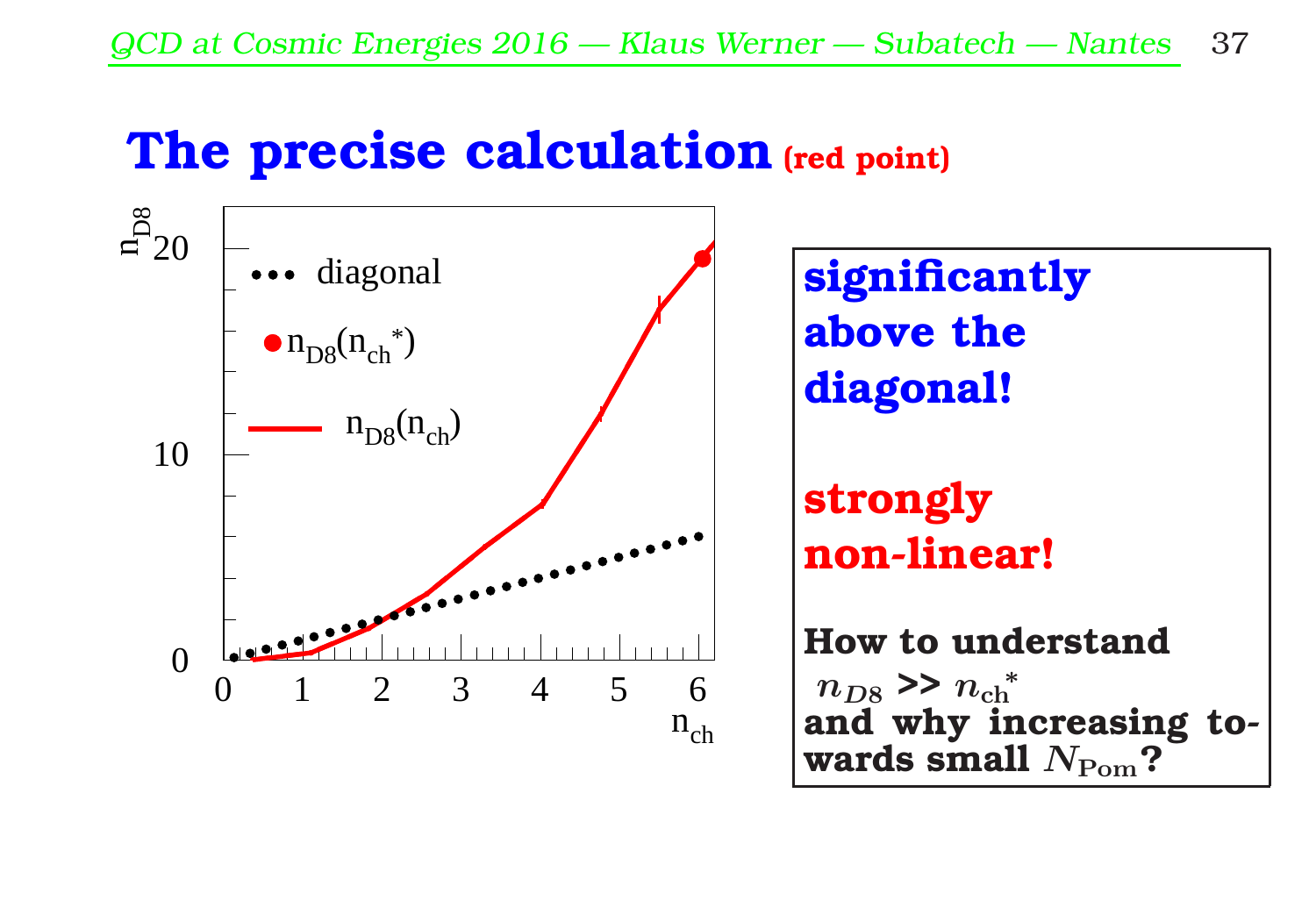# We compute in addition

 $\Box$  The average invariant Pomeron mass for given  $N_{\text{Pom}}$  and  $n_{\text{ch}}^*$ 

□ The average Pomeron hardness

$$
\left(\left\langle p_{t}^{2}\right\rangle /\left\langle p_{t}^{2}\right\rangle _{\mathrm{ref}}-1\right)\times100
$$

for given  $N_{\mathrm{Pom}}$  and  $n_{\mathrm{ch}}^*$ (based on string segments)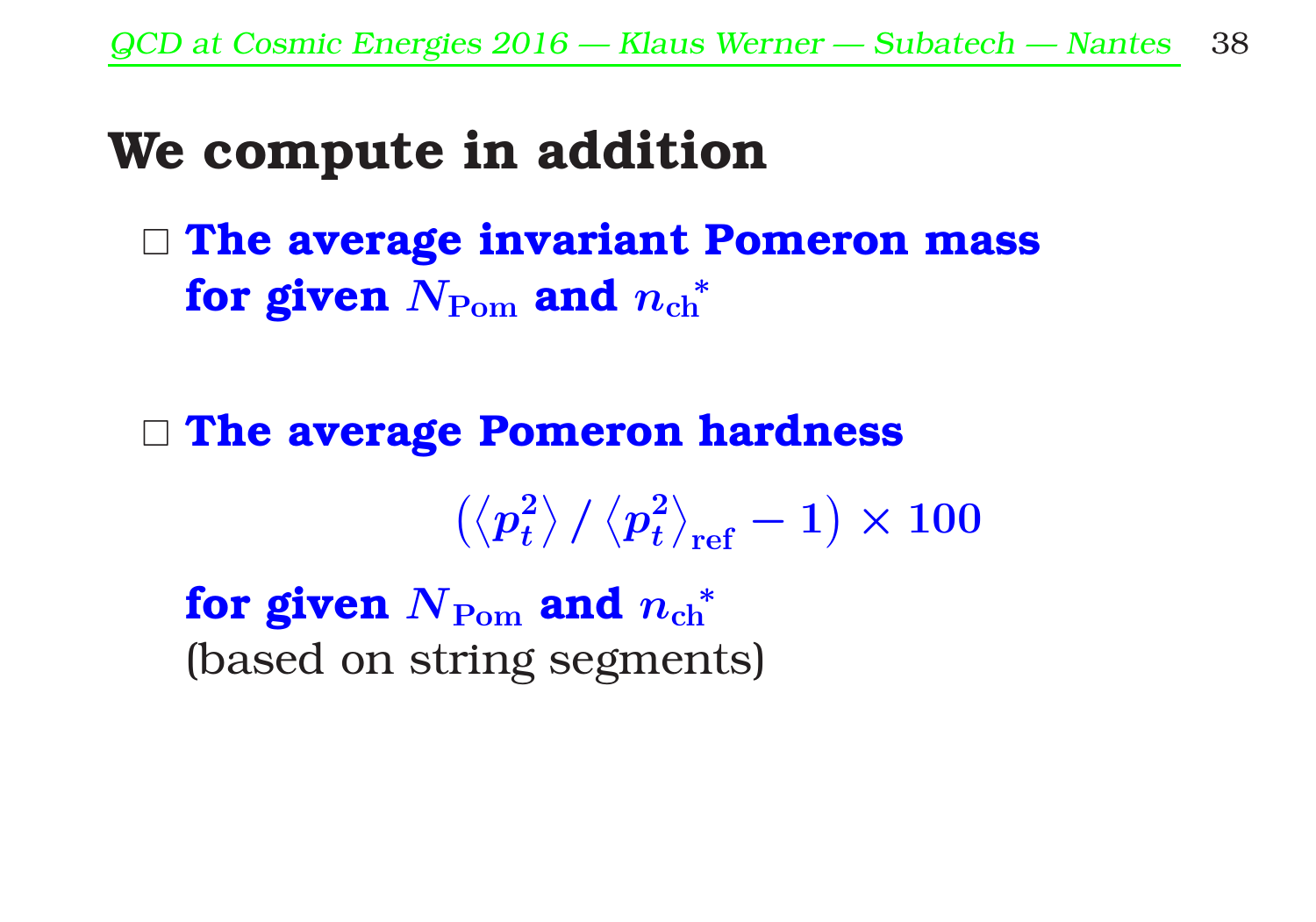# Pomeron mass and hardness



both increase significantly with decreasing  $N_{\text{Pom}}$ 

red line:  $n_{\text{D8}}$ 

blue dashed-dotted:  $N_{\text{Pom}}$  distr

correspondence hardness -  $n_{DS}$ !!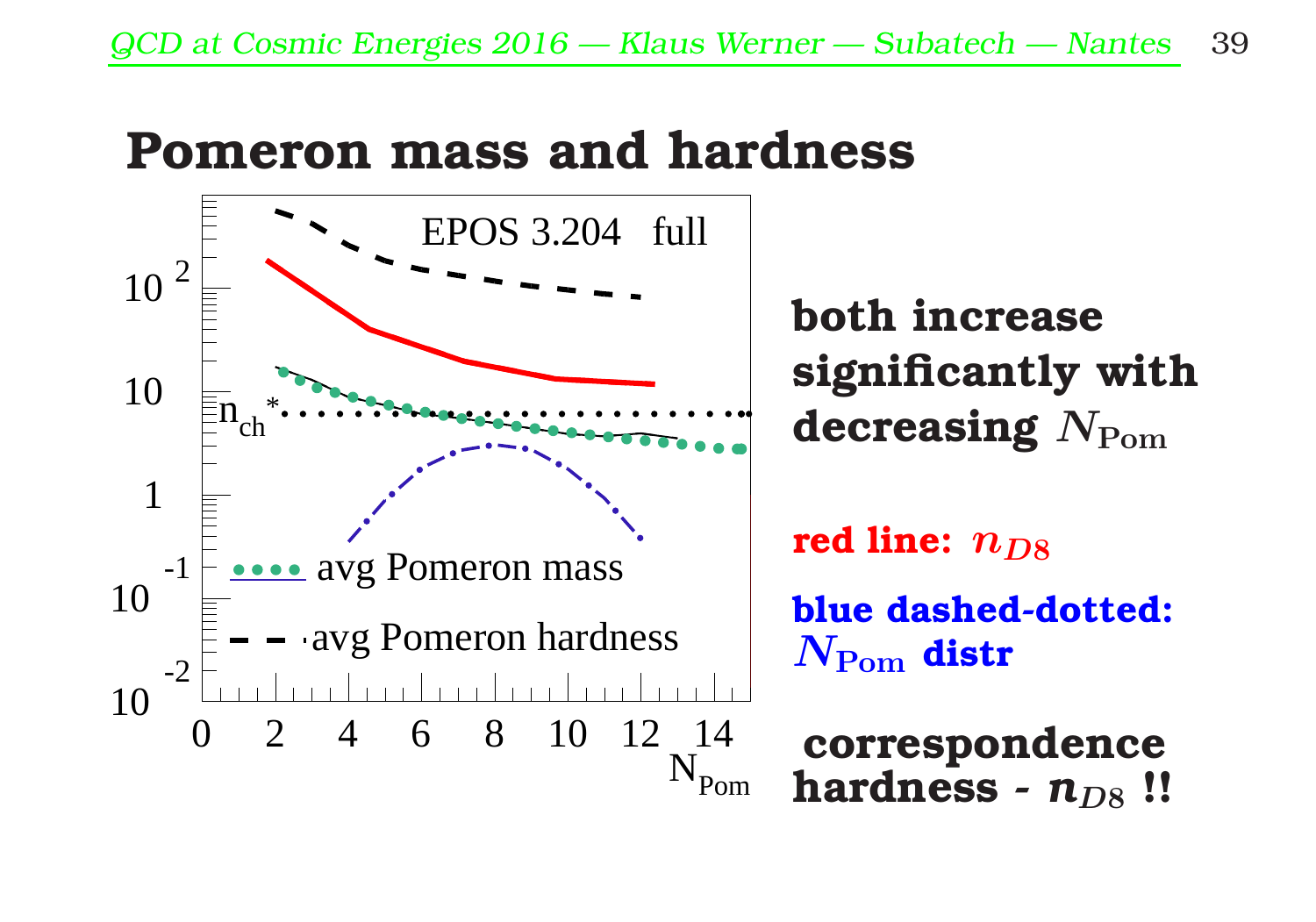# **Strong non-linear increase (of**  $n_{D8}(n_{ch})$ **)** since

- $\Box$  Pomerons harder with increasing multiplicity (more screening, higher  $Q_2^s$ )
- $\Box$  The number of Pomerons fluctuates for given multiplicity and smaller Pomeron numbers imply harder Pomerons
- $\Box$  note :  $n_{D8}$  is nothing but a "Pomeron hardness" measure (even a very sensitive one)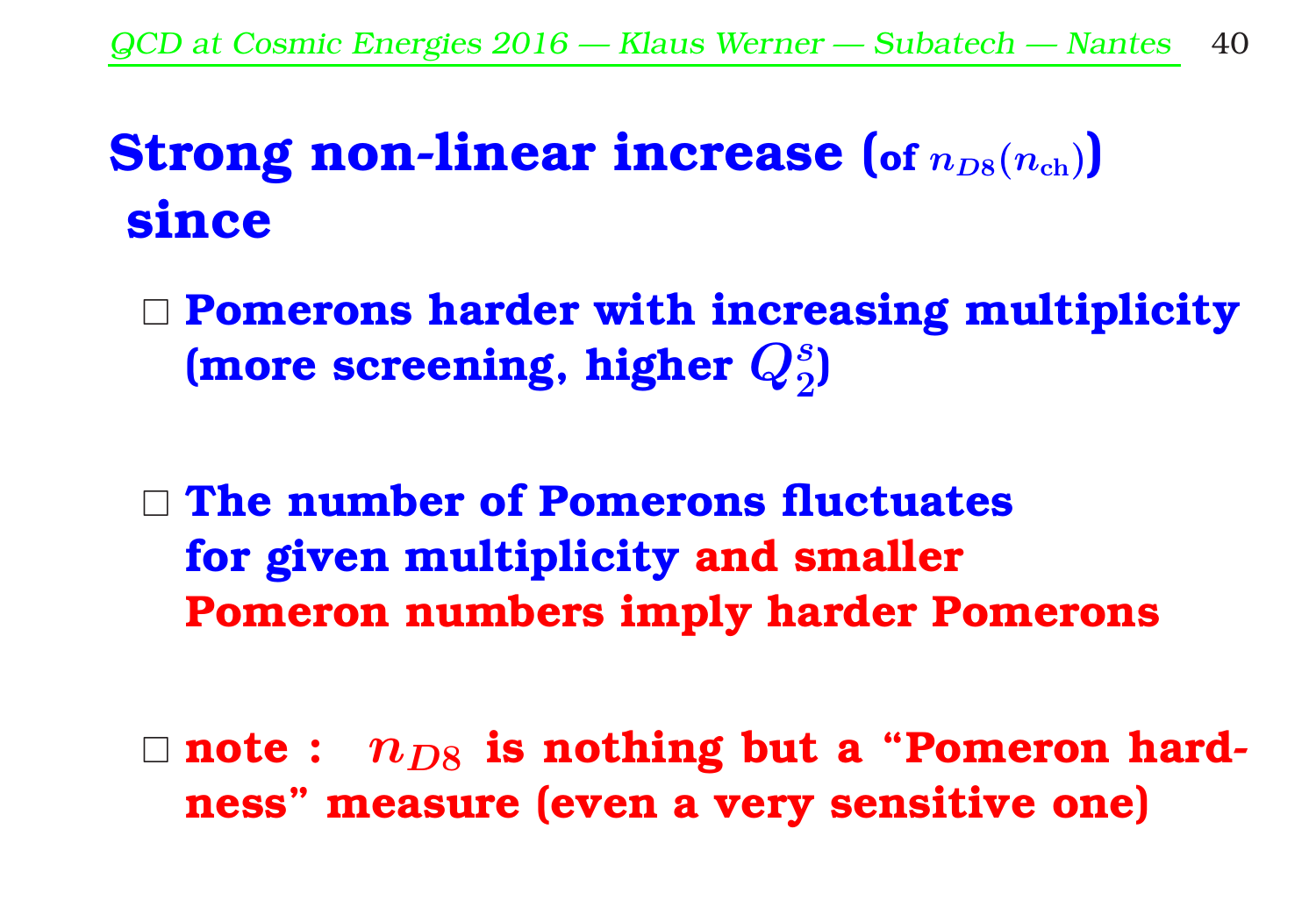#### EPOS 3.204 compared to data

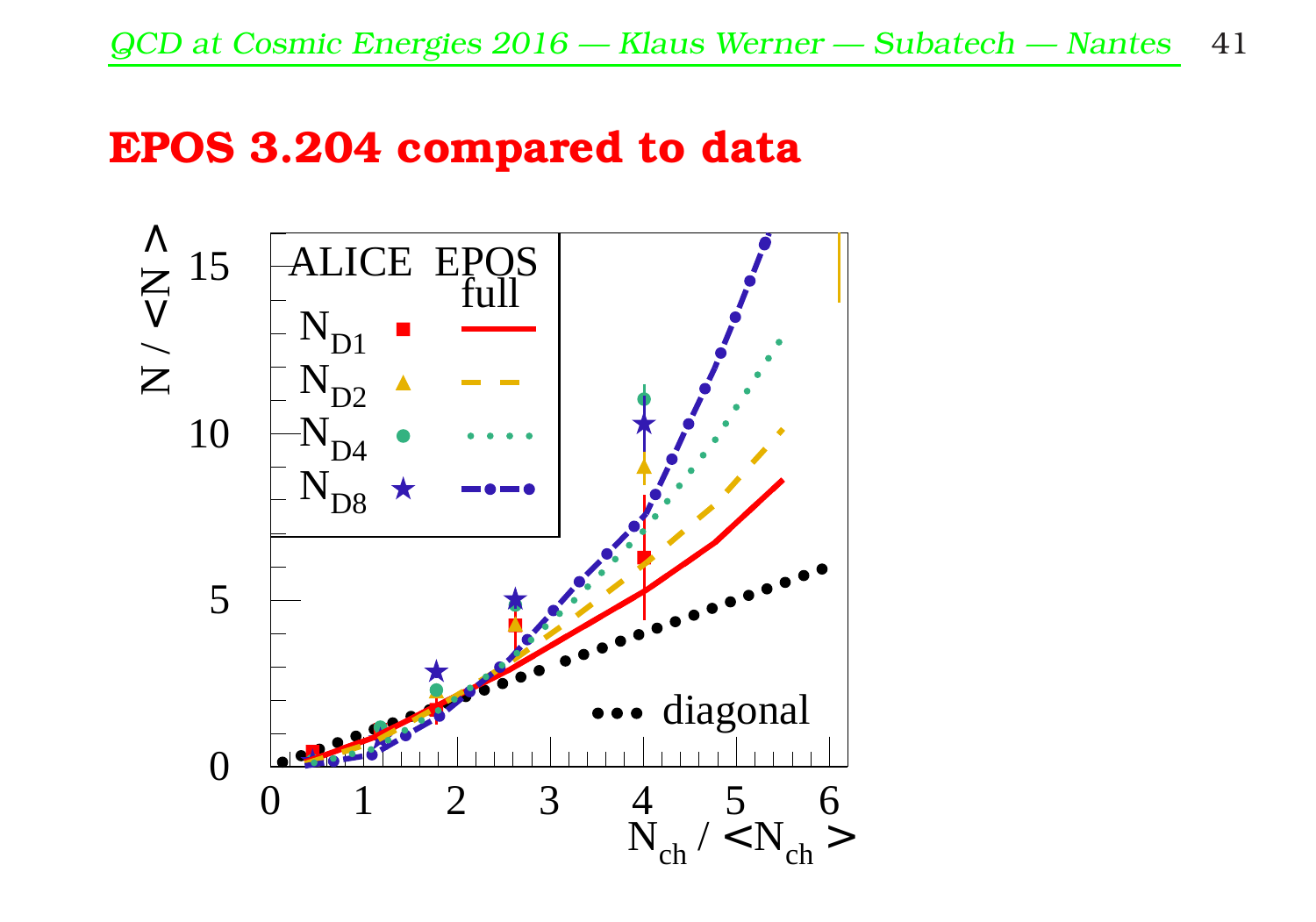#### Hydo helps somewhat

(for basic EPOS the increase is somewhat less)



```
No change
for n_{Di}
```
But some reduction of  $n_{ch}$ 

 $\Rightarrow$   $n_{DS}(n_{ch})$  with hydro is somewhat steeper compared to basic EPOS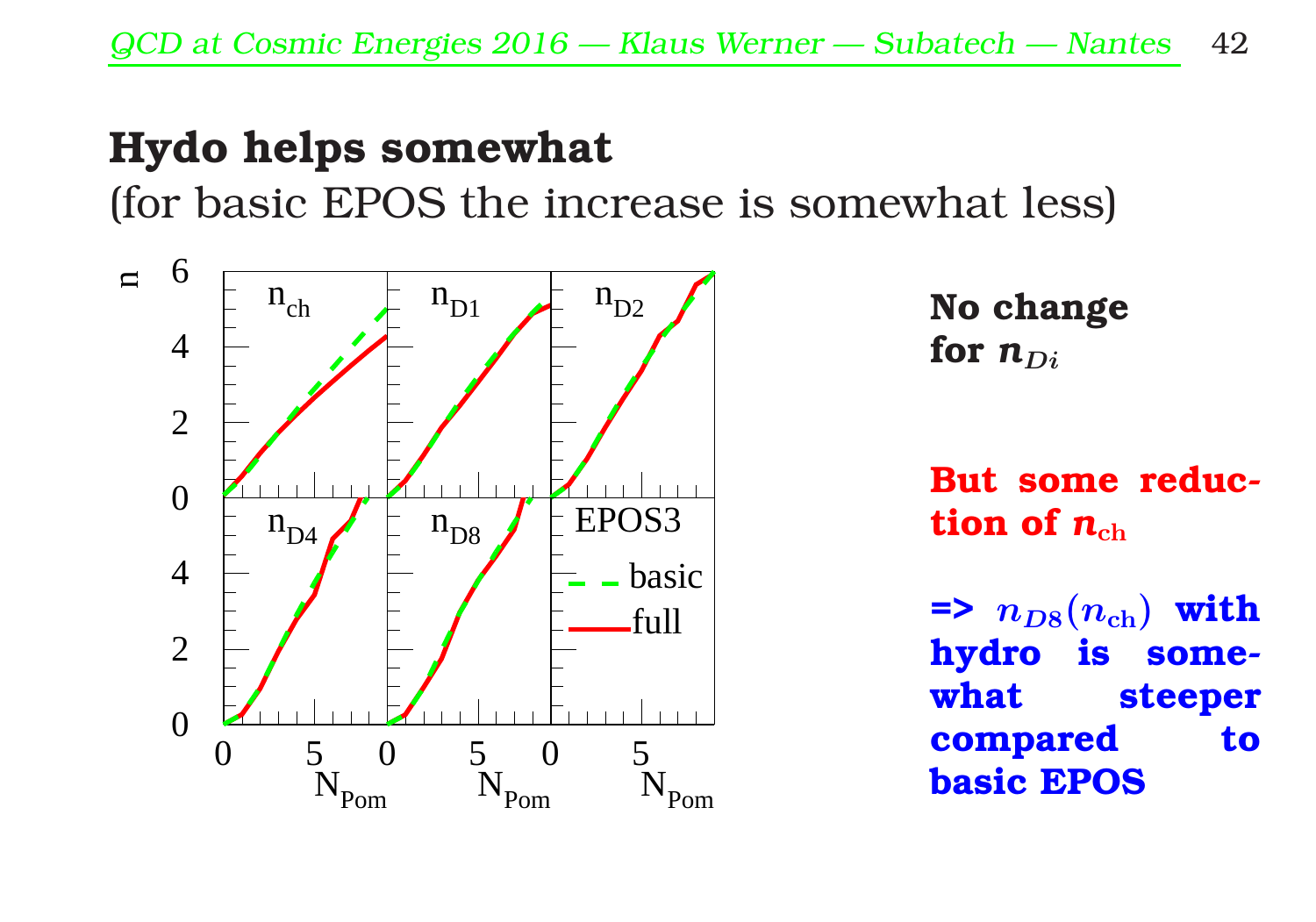#### Why multiplicity reduction?

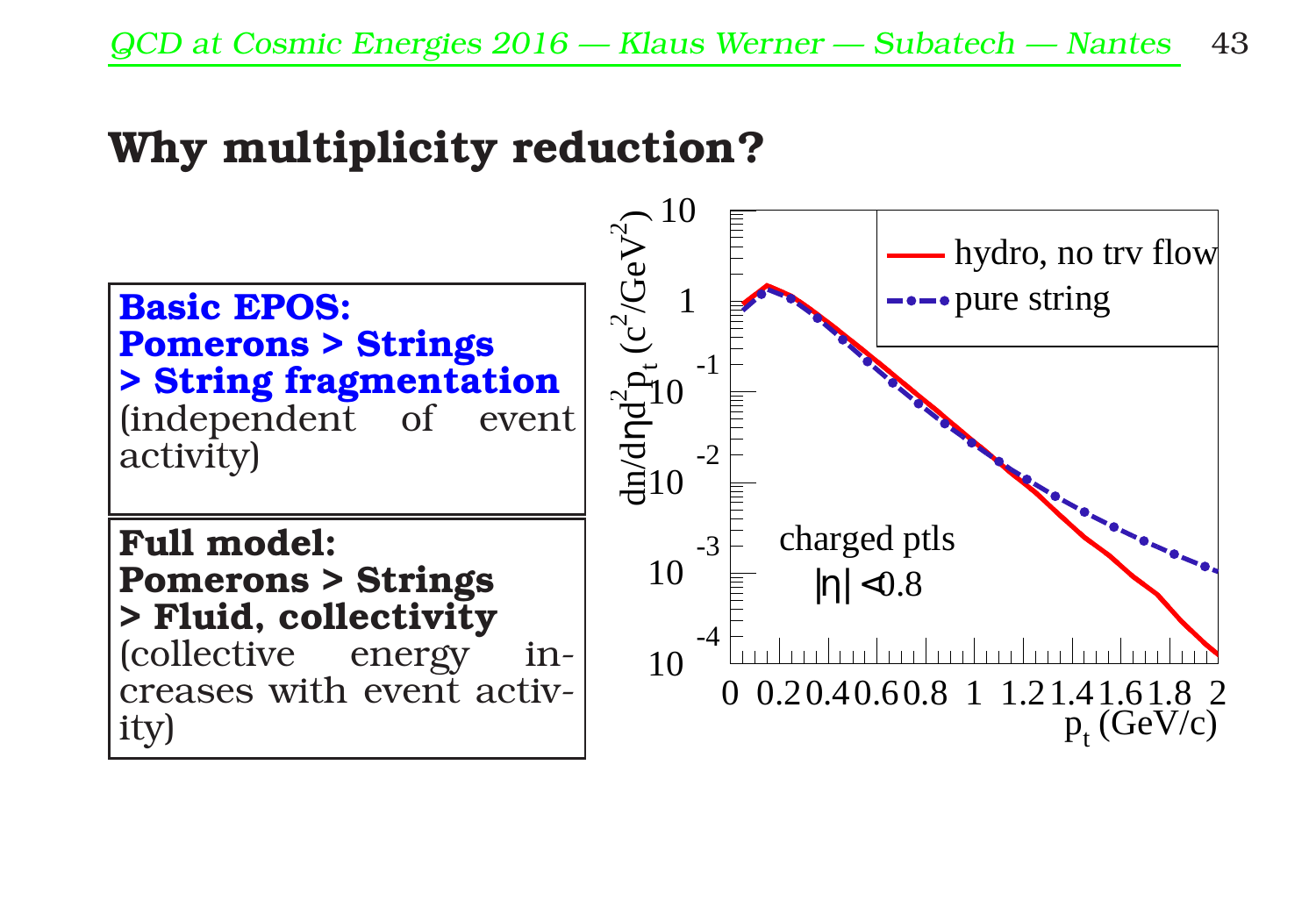# Taking charged-particle multiplicity at forward/backward rapidity

 $2.8 < \eta < 5.1$  and  $-3.7 < \eta < -1.7$ 

# (Vzero multiplicity,  $N_{yz}$ ,  $n_{yz}$ )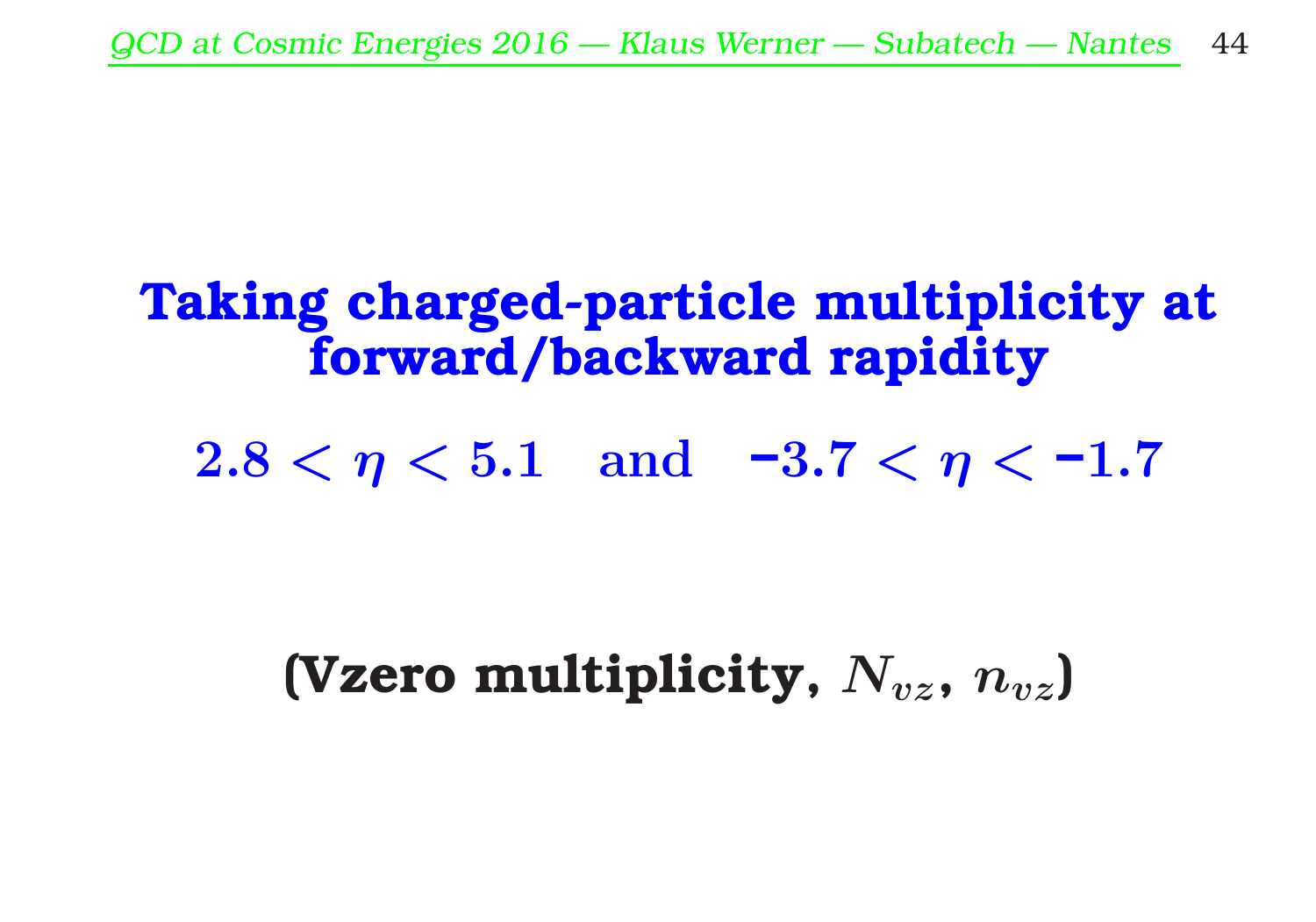# Vzero multiplicity : Smaller increase

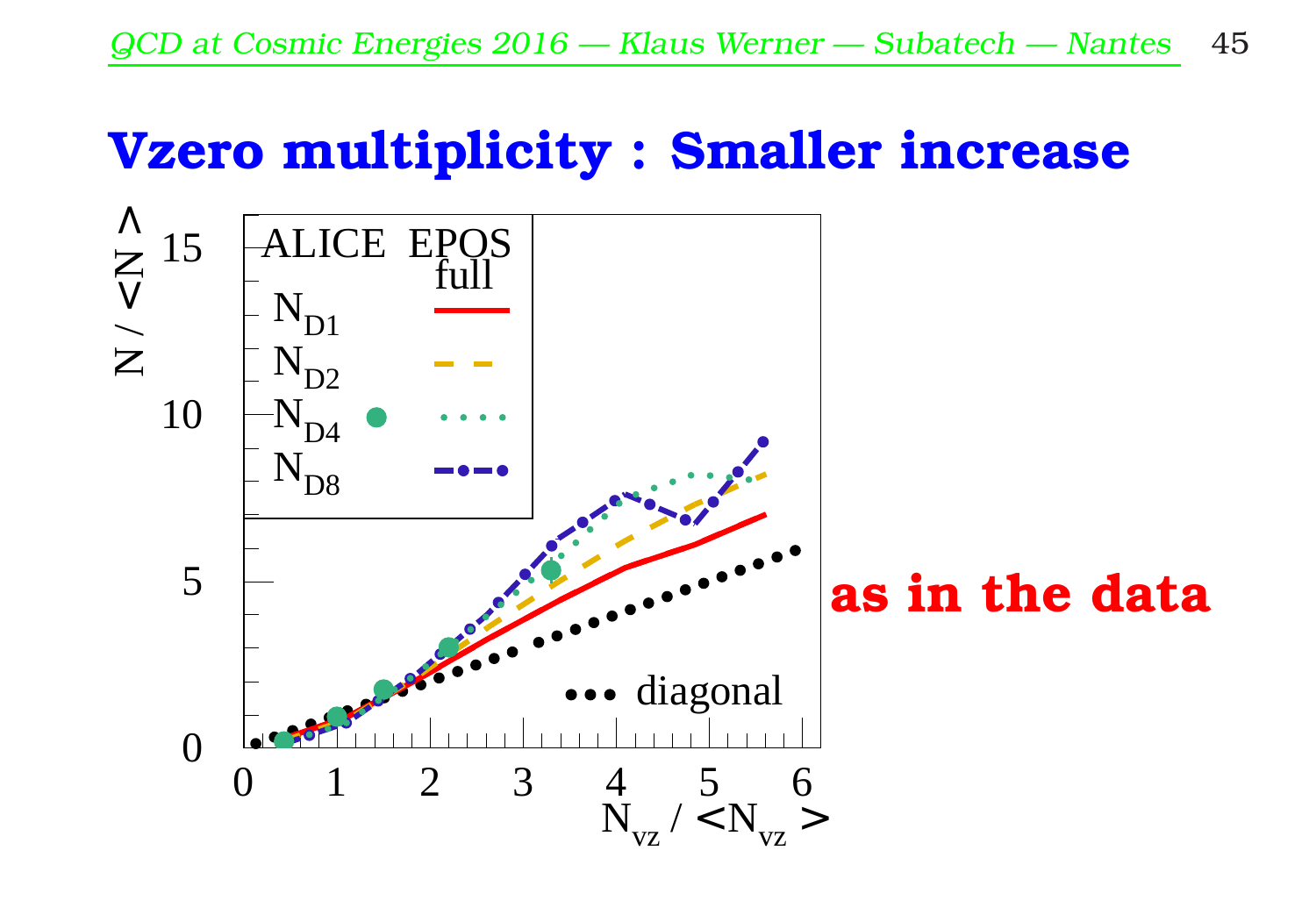# $n_{D8}$  for given  ${n_{\rm vz}}^*$



whereas  $n_{D8}(N_{\mathrm{Pom}}, {n_{\mathrm{ch}}}^*)$ increases strongly towards small  $N_{\text{Pom}}$ 

 $n_{D8}(N_{\mathrm{Pom}}, n_{\mathrm{vz}}{}^*)$ decreases slightly

=> Pomerons do not get harder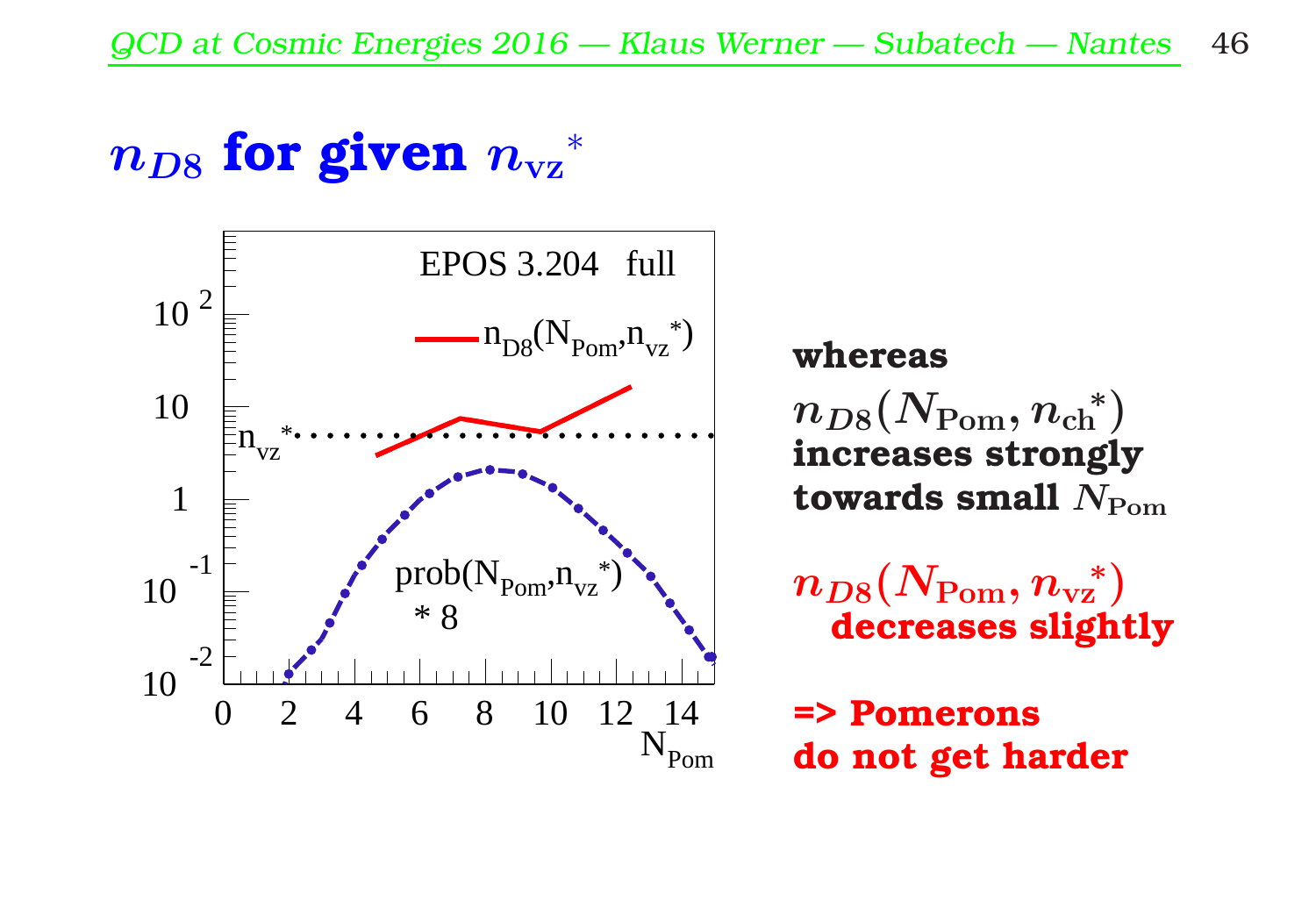# Why do Pomerons get harder at small  $N_{\text{Pom}}$  for fixed  $n_{\text{ch}}$  but not for fixed  $n_{\rm{vz}}$  ?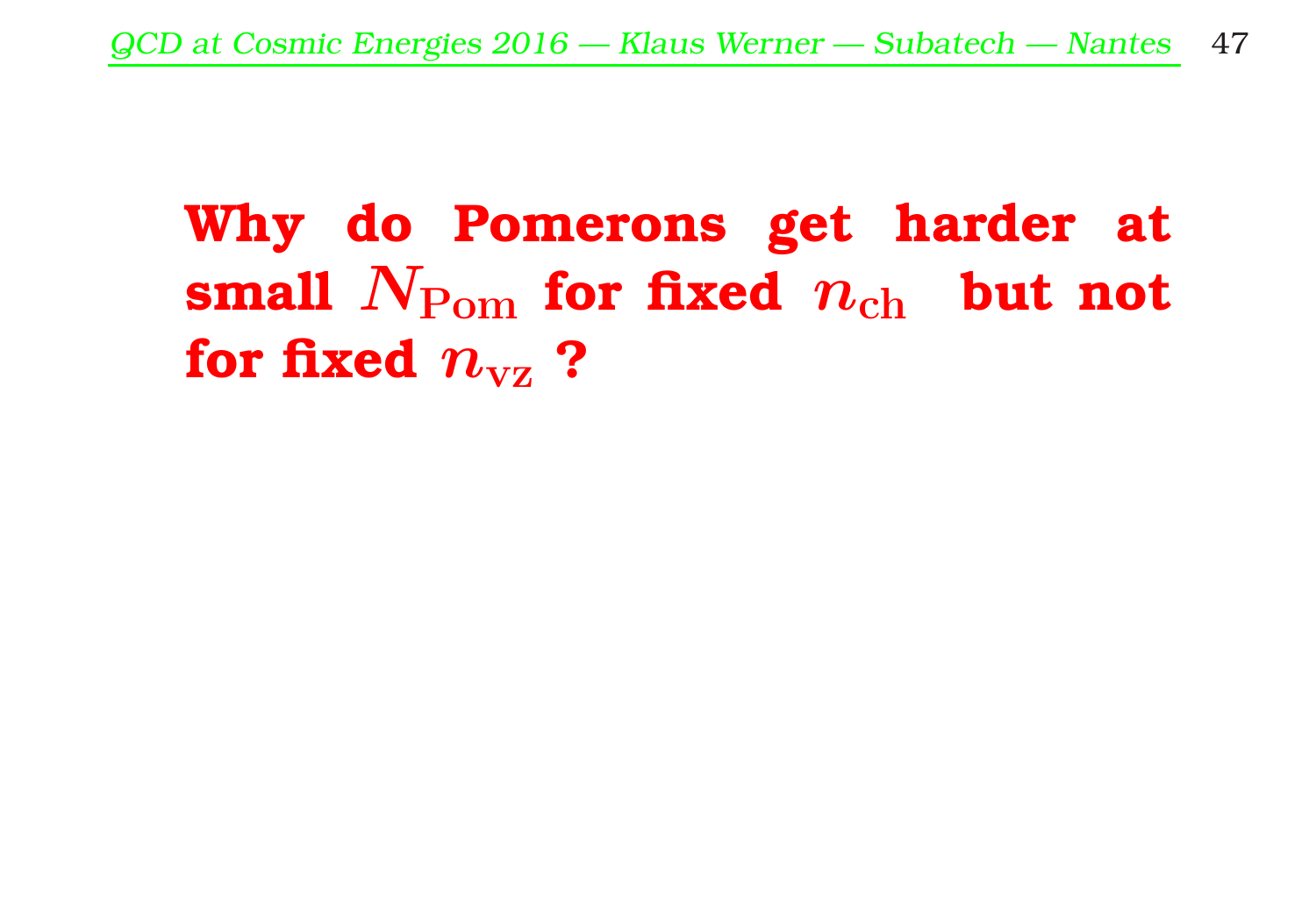In case of  $n_{ch}$ , almost all Pomerons cover the corresponding central rapidity range

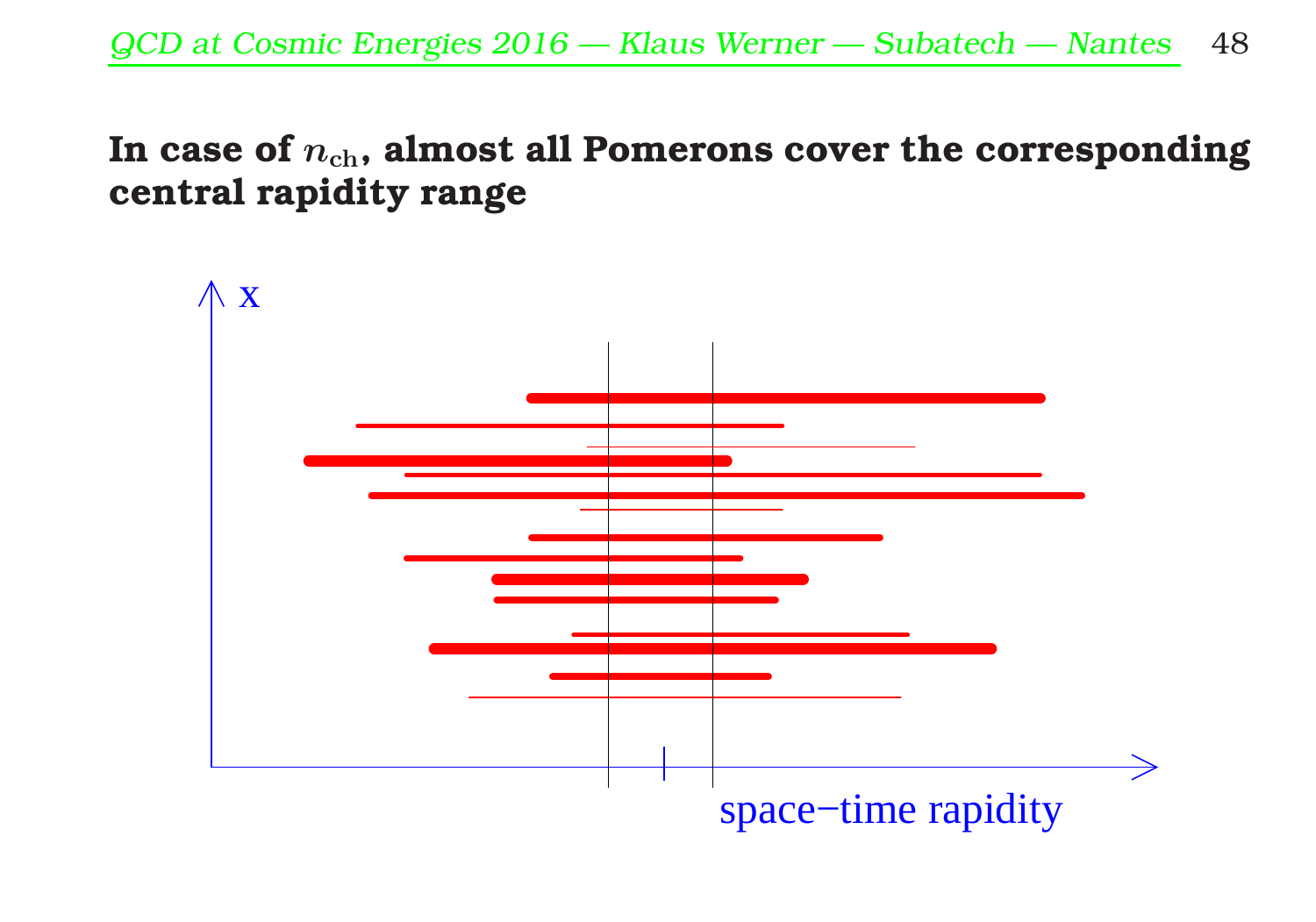In case of  $n_{ch}$ , almost all Pomerons cover the corresponding central rapidity range, so to keep  $n_{ch}$  fixed for smaller  $N_{\text{Pom}}$ requires harder Pomerons (no other way)

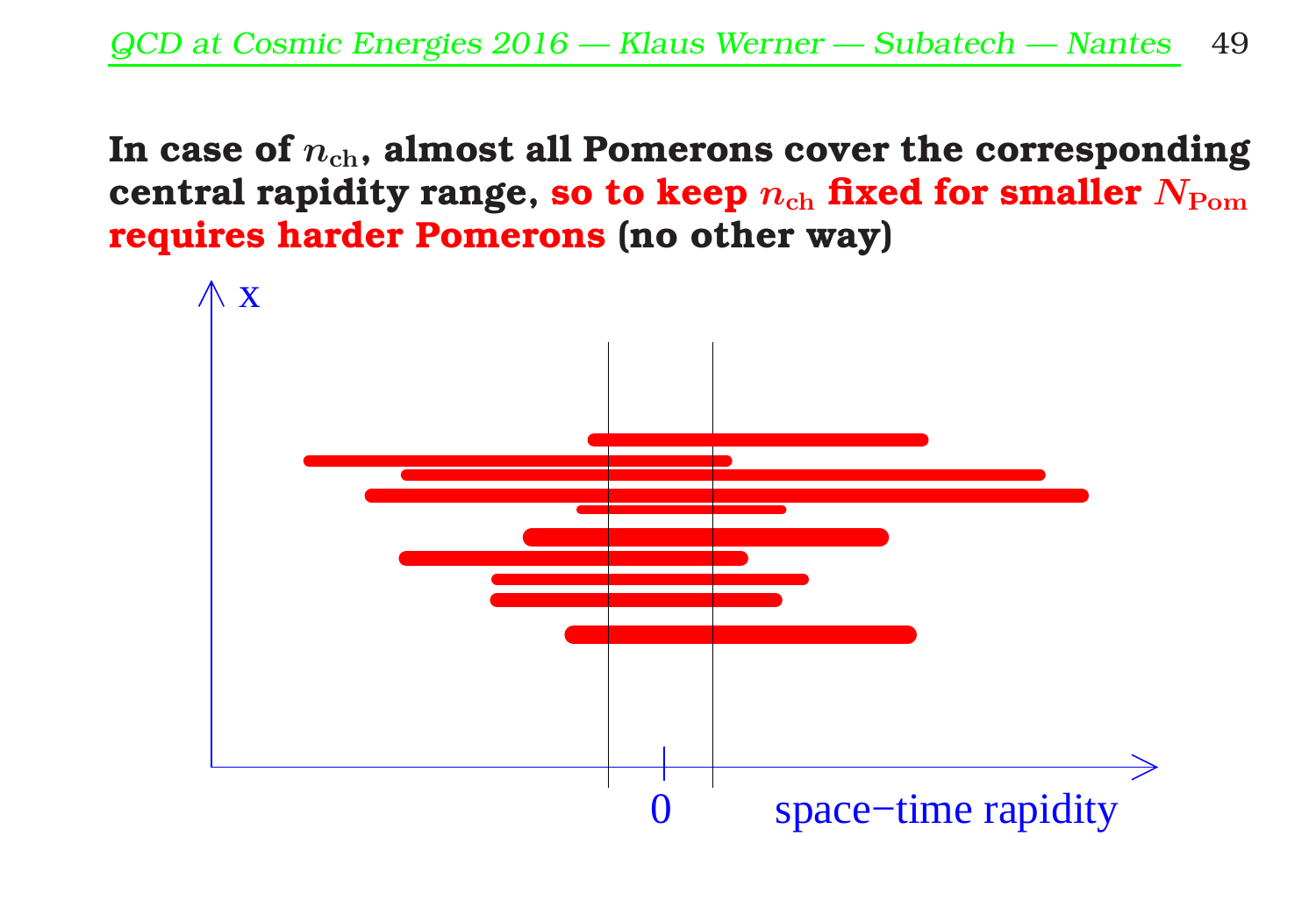QCD at Cosmic Energies <sup>2016</sup> — Klaus Werner — Subatech — Nantes 50

In case of  $n_{\rm vx}$ , only some Pomerons cover the corresponding forward rapidity range,

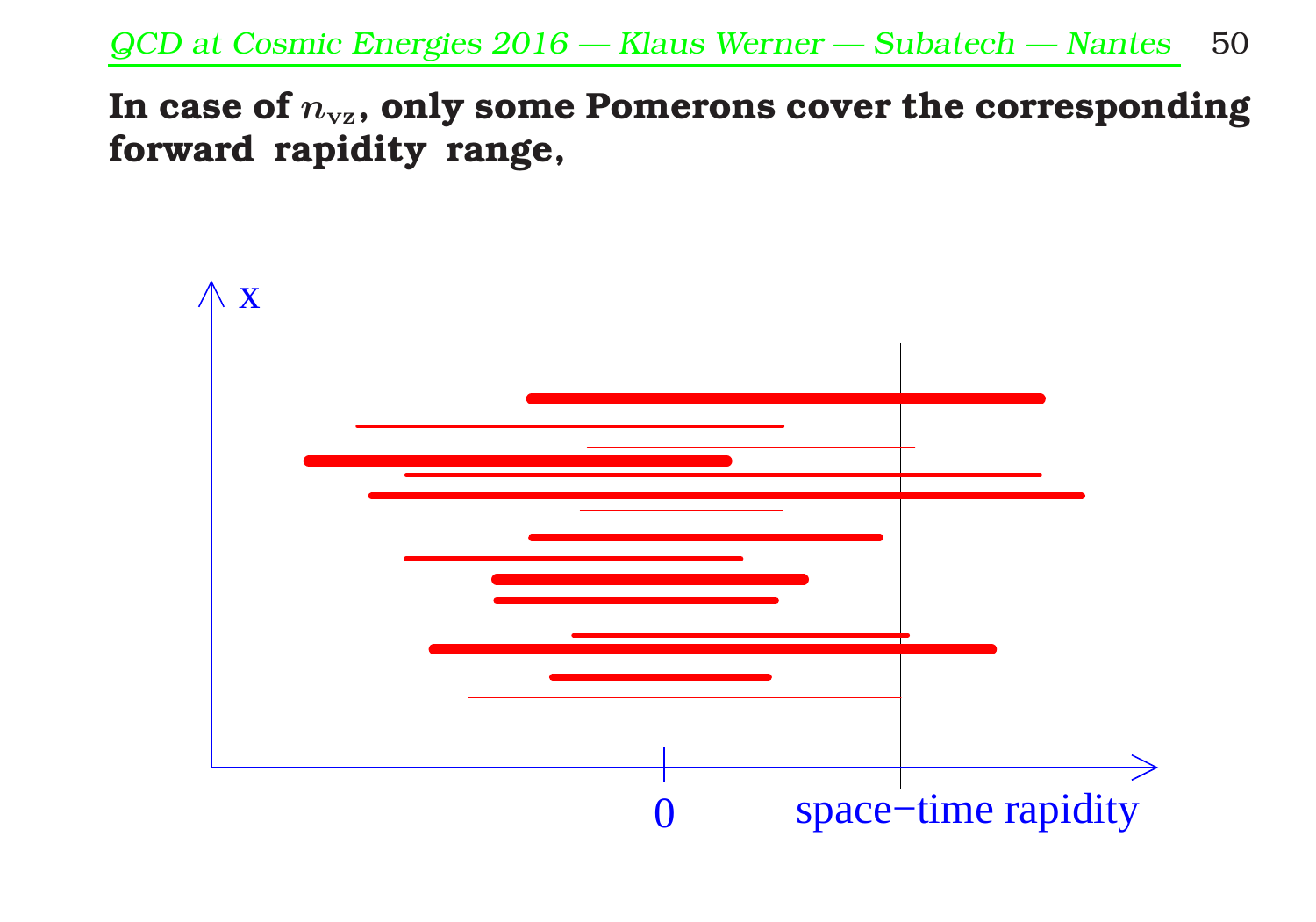In case of  $n_{\rm{v}}$ , only some Pomerons cover the corresponding forward rapidity range, so to keep  $n_{\rm vz}$  fixed for smaller  $N_{\rm Pom}$ can be accomodated with more Pomerons covering that rapidity range